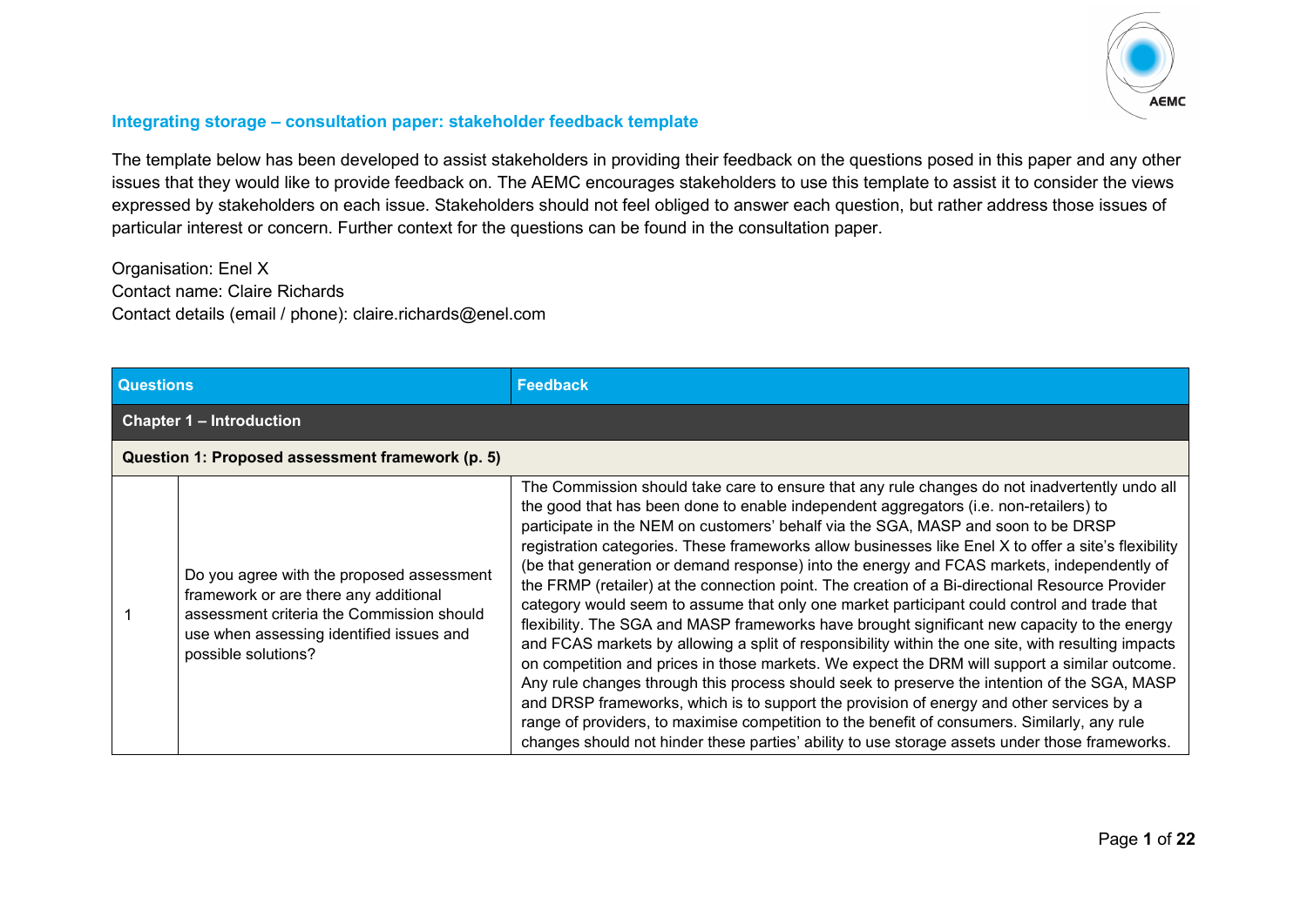

| <b>Questions</b>                                       |                                                                                                                                                                                                                                                                                                            | <b>Feedback</b>                                                                                                                                                                                                                                                                                                                                                                                                                                                                                                                                                                                                                                                                                                                                                                                                                                                                                                                                                                                                                                                                                                                                                                                                                                                            |  |
|--------------------------------------------------------|------------------------------------------------------------------------------------------------------------------------------------------------------------------------------------------------------------------------------------------------------------------------------------------------------------|----------------------------------------------------------------------------------------------------------------------------------------------------------------------------------------------------------------------------------------------------------------------------------------------------------------------------------------------------------------------------------------------------------------------------------------------------------------------------------------------------------------------------------------------------------------------------------------------------------------------------------------------------------------------------------------------------------------------------------------------------------------------------------------------------------------------------------------------------------------------------------------------------------------------------------------------------------------------------------------------------------------------------------------------------------------------------------------------------------------------------------------------------------------------------------------------------------------------------------------------------------------------------|--|
|                                                        | Chapter 2 - The threshold question: should storage be defined in the NER?                                                                                                                                                                                                                                  |                                                                                                                                                                                                                                                                                                                                                                                                                                                                                                                                                                                                                                                                                                                                                                                                                                                                                                                                                                                                                                                                                                                                                                                                                                                                            |  |
|                                                        |                                                                                                                                                                                                                                                                                                            | Question 2: Current issues caused by the treatment of storage (and hybrids) under the NER (p. 14)                                                                                                                                                                                                                                                                                                                                                                                                                                                                                                                                                                                                                                                                                                                                                                                                                                                                                                                                                                                                                                                                                                                                                                          |  |
| -1                                                     | Do you agree with AEMO that there are<br>currently significant issues for storage units<br>and hybrid facilities being caused by the rules<br>not including a storage definition? Why, or<br>why not?                                                                                                      | There is indeed a lot of uncertainty around the use of new technologies and business models<br>under the current market arrangements. However, it is not clear that this is entirely a rules issue.<br>While greater clarity would certainly be achieved if everything were set out in black and white in<br>the rules, the reality is that the rules cannot, and should not have to, cater to every specific.<br>In our view, many uncertainties regarding the registration and participation of new technologies<br>and business models would be better addressed if AEMO:<br>• worked through these issues in an open forum with interested participants, the AEMC,<br>and the AER, with legal advice<br>• provided more transparency on its internal deliberations and the conclusions it draws on<br>certain issues<br>• communicated the outcomes of these processes more regularly and publicly, for example<br>by publishing more detailed fact sheets and/or holding regular information or Q&A<br>sessions.<br>Note that the above comments are provided in the context of Enel X's experiences registering<br>and enrolling assets (including batteries) under the SGA and MASP frameworks, rather than the<br>connection of large-scale, standalone batteries. |  |
| $\overline{2}$                                         | Has AEMO identified all the current issues for<br>storage and hybrid facilities that arise from its<br>primary issue that the NER does not<br>recognise and adequately define storage? If<br>not, what are the other issues?                                                                               | No comment.                                                                                                                                                                                                                                                                                                                                                                                                                                                                                                                                                                                                                                                                                                                                                                                                                                                                                                                                                                                                                                                                                                                                                                                                                                                                |  |
| Question 3: Implications for storage forecasts (p. 21) |                                                                                                                                                                                                                                                                                                            |                                                                                                                                                                                                                                                                                                                                                                                                                                                                                                                                                                                                                                                                                                                                                                                                                                                                                                                                                                                                                                                                                                                                                                                                                                                                            |  |
|                                                        | Do you agree that storage and hybrid facilities<br>are likely to play a significant role in the future<br>market? If so, do you agree that this indicates<br>that the issues AEMO has identified in its rule<br>change request, arising from the current<br>treatment of storage under the NER, are likely | No comment.                                                                                                                                                                                                                                                                                                                                                                                                                                                                                                                                                                                                                                                                                                                                                                                                                                                                                                                                                                                                                                                                                                                                                                                                                                                                |  |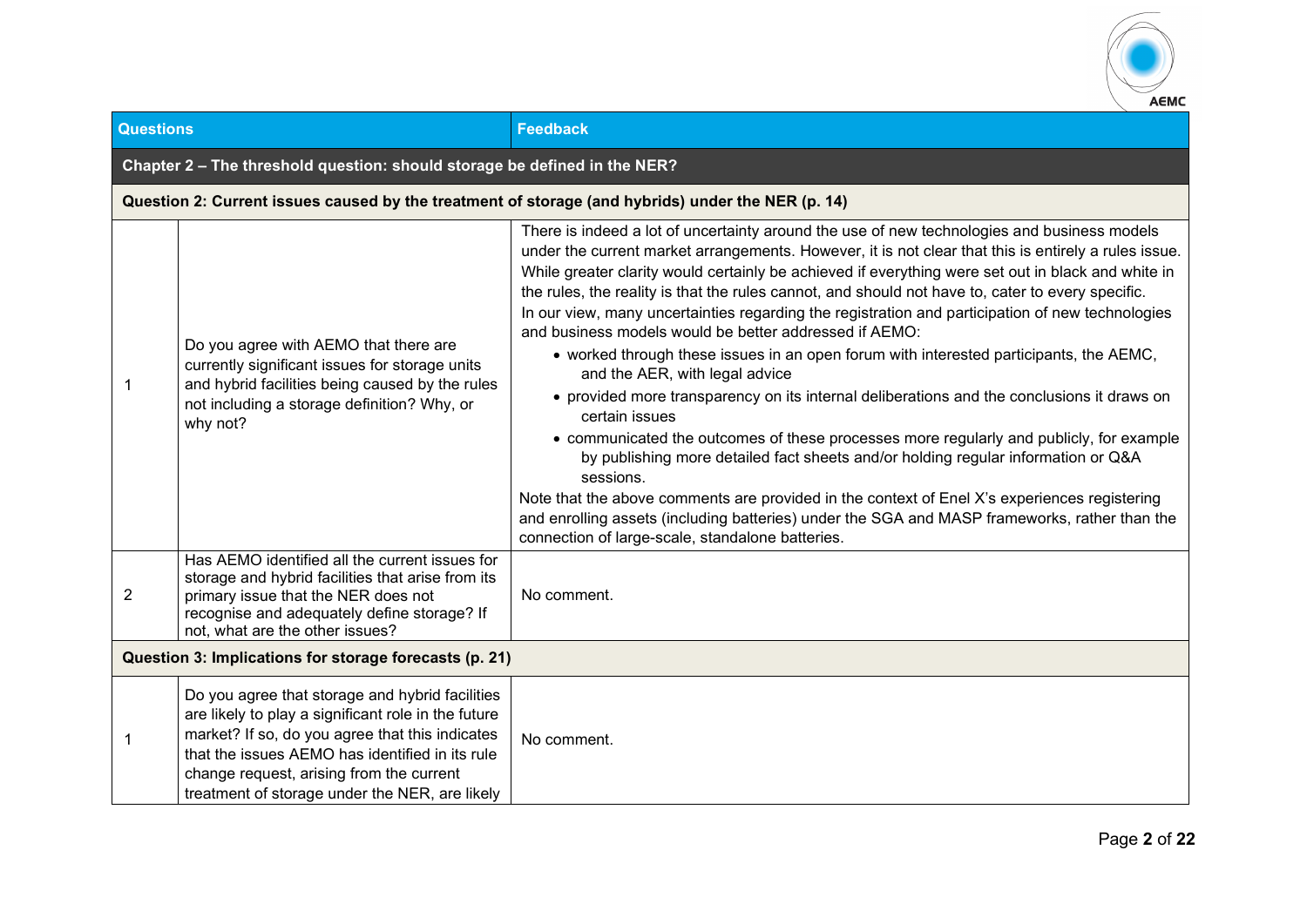

| <b>Questions</b> |                                                                                                                                                                                                                                                                                                                                                                             | <b>Feedback</b>                                                                                                                                                                                                                                                                                                                                                                                                                                                                                                                                                                                                                                                                                                                                                                                                        |
|------------------|-----------------------------------------------------------------------------------------------------------------------------------------------------------------------------------------------------------------------------------------------------------------------------------------------------------------------------------------------------------------------------|------------------------------------------------------------------------------------------------------------------------------------------------------------------------------------------------------------------------------------------------------------------------------------------------------------------------------------------------------------------------------------------------------------------------------------------------------------------------------------------------------------------------------------------------------------------------------------------------------------------------------------------------------------------------------------------------------------------------------------------------------------------------------------------------------------------------|
|                  | to become worse over time? Why, or why<br>not?                                                                                                                                                                                                                                                                                                                              |                                                                                                                                                                                                                                                                                                                                                                                                                                                                                                                                                                                                                                                                                                                                                                                                                        |
|                  | Question 4: AEMO's rationale for defining storage and hybrids in the NER (p. 25)                                                                                                                                                                                                                                                                                            |                                                                                                                                                                                                                                                                                                                                                                                                                                                                                                                                                                                                                                                                                                                                                                                                                        |
|                  | Do you agree with AEMO that there is a<br>strong rationale for defining storage and<br>hybrid facilities in the NER (as different to load<br>and generation)? Why or why not?                                                                                                                                                                                               | As noted in response to question 1.1, not all assets within a "hybrid facility" will be owned and<br>operated by the one party. Defining a hybrid facility and creating a single participant category<br>seems to assume this will be the case. This would have flow on impacts for the ability of SGAs<br>and MASPs (soon to be DRSPs) to offer services independently of a customer's retailer. The<br>rules should continue to allow flexibility for different parties to own/operate the assets.<br>Similarly, any new rules should not hinder an SGA or DRSP's ability to use storage assets<br>under those frameworks.<br>So, while we do not necessarily oppose the introduction of new definitions, we do have<br>concerns that doing so will restrict the flexibility of other market participant categories. |
| 2                | Bearing in mind that the two-sided market<br>reforms (as discussed in section<br>2.2.4) propose to move towards service-<br>based requirements (rather than technology-<br>based requirements), are there differences in<br>the nature of the services provided by or to<br>storage facilities that require these services to<br>be distinguished from generation and load? | No comment.                                                                                                                                                                                                                                                                                                                                                                                                                                                                                                                                                                                                                                                                                                                                                                                                            |
|                  | Question 5: AEMO's rationale for defining storage and hybrids in the NER (p. 27)                                                                                                                                                                                                                                                                                            |                                                                                                                                                                                                                                                                                                                                                                                                                                                                                                                                                                                                                                                                                                                                                                                                                        |
| 1                | Do you have any comments on<br>AEMO's wording for its proposed<br>definitions of storage and hybrid facilities?                                                                                                                                                                                                                                                             | No comment.                                                                                                                                                                                                                                                                                                                                                                                                                                                                                                                                                                                                                                                                                                                                                                                                            |
|                  | Question 6: Alternative to AEMO's proposed solution to integration issues for storage (p. 29)                                                                                                                                                                                                                                                                               |                                                                                                                                                                                                                                                                                                                                                                                                                                                                                                                                                                                                                                                                                                                                                                                                                        |
| 1                | In light of the alignment issues between<br>AEMO's rule change request and the direction<br>the ESB's two-sided market reforms are                                                                                                                                                                                                                                          | We support the move toward a two-sided market, and service-based definitions. However, the<br>benefits of the latter should not be overstated. Further, it is not clear where or when the ESB's                                                                                                                                                                                                                                                                                                                                                                                                                                                                                                                                                                                                                        |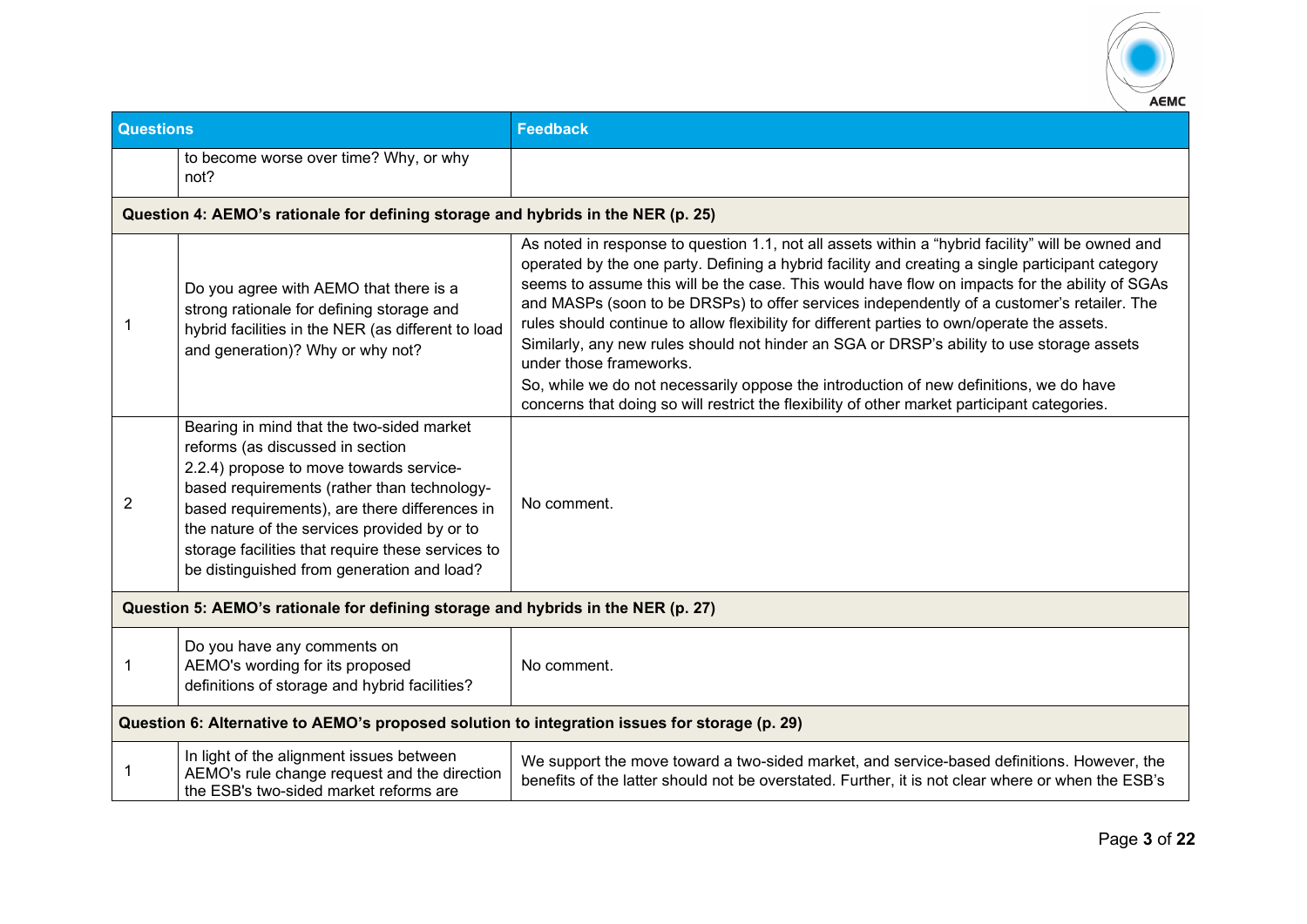

| <b>Questions</b> |                                                                                                                                                                                                                                                | <b>Feedback</b>                                                                                                                                                                                                                                                                                                                                                                                                                                                                                                                        |
|------------------|------------------------------------------------------------------------------------------------------------------------------------------------------------------------------------------------------------------------------------------------|----------------------------------------------------------------------------------------------------------------------------------------------------------------------------------------------------------------------------------------------------------------------------------------------------------------------------------------------------------------------------------------------------------------------------------------------------------------------------------------------------------------------------------------|
|                  | taking, which of the following approaches do<br>you support and why?                                                                                                                                                                           | two-sided markets work will land. Efforts to clarify the application of the existing rules should not<br>be delayed to wait for an outcome on the ESB work.                                                                                                                                                                                                                                                                                                                                                                            |
|                  | Waiting for the implementation of the<br>a.<br>two-sided market reforms to address<br>the integration issues facing storage<br>and hybrid facilities                                                                                           | Ultimately, the ease with which someone can register in the NEM depends on the simplicity of<br>the registration framework, over which AEMO already has a lot of control. In Enel X's view, the<br>current registration process is costly, time consuming and administratively burdensome for both<br>AEMO and participants. While some of this may be addressed by combining market participant<br>categories and clarifying some aspects of the rules, much of it will still rely on AEMO's own                                      |
|                  | Introducing AEMO's rule change<br>b.<br>proposal as an interim step prior to the<br>implementation of the two-sided<br>market reforms                                                                                                          | systems and processes. At the end of the day, prospective market participants need a<br>registration framework that is clear, simple and cost-efficient. It is not clear that changes to the<br>rules are needed to achieve this outcome.                                                                                                                                                                                                                                                                                              |
|                  | Implementing certain aspects of the<br>C.<br>two-sided market reforms through this<br>rule change project, such as combining<br>the different types of market<br>participants and imposing obligations<br>based on services rather than assets |                                                                                                                                                                                                                                                                                                                                                                                                                                                                                                                                        |
|                  | Taking an alternative approach -<br>d.<br>please specify.                                                                                                                                                                                      |                                                                                                                                                                                                                                                                                                                                                                                                                                                                                                                                        |
|                  | Chapter 3 - Registration issues for storage units and hybrid facilities                                                                                                                                                                        |                                                                                                                                                                                                                                                                                                                                                                                                                                                                                                                                        |
|                  |                                                                                                                                                                                                                                                | Question 7: Understanding the interest in registering hybrid facilities and the challenges that exist (p. 35)                                                                                                                                                                                                                                                                                                                                                                                                                          |
|                  | Why would you consider aggregating different<br>technologies together in a hybrid<br>facility? Which technologies do<br>new participants propose to combine in hybrid<br>facilities?                                                           | Many customer sites (indeed many residential premises) could be considered to be "hybrid<br>facilities". Industrial and commercial sites are primarily energy users, but many have onsite<br>generators (diesel, PV) and increasingly storage to help them address reliability issues or<br>minimise electricity costs. Many of these assets can be configured to provide flexibility services<br>to the grid (e.g. energy, FCAS, network support), independently of the customer's retailer and<br>the customer's electricity supply. |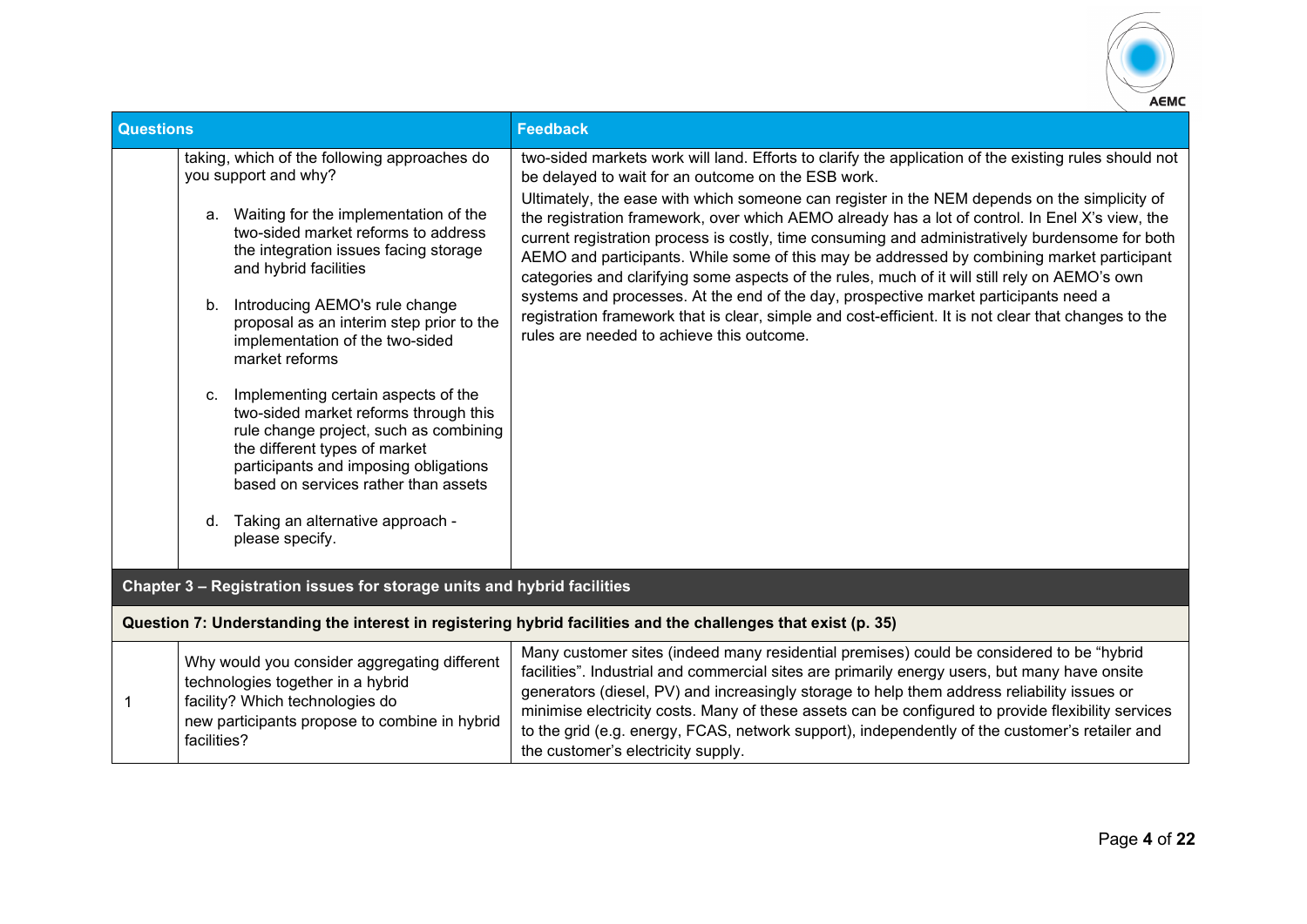

| <b>Questions</b> |                                                                                                                                                                                                                            |                                                                                                                                                                                                                                                                                            |
|------------------|----------------------------------------------------------------------------------------------------------------------------------------------------------------------------------------------------------------------------|--------------------------------------------------------------------------------------------------------------------------------------------------------------------------------------------------------------------------------------------------------------------------------------------|
|                  |                                                                                                                                                                                                                            | <b>Feedback</b>                                                                                                                                                                                                                                                                            |
| $\overline{2}$   | Are you considering using storage to minimise<br>causer-pays liabilities by balancing the output<br>of your units across multiple connection points<br>under the current NER? What are the<br>challenges of this approach? | No comment.                                                                                                                                                                                                                                                                                |
| 3                | Would you prefer to balance output and<br>consumption across multiple connection<br>points or combine technologies behind an<br>individual connection point?                                                               | No comment.                                                                                                                                                                                                                                                                                |
| 4                | Are you considering aggregating renewable<br>plant and batteries together as a scheduled<br>generating unit under the current rules? What<br>regulatory challenges do you see with this<br>approach?                       | No comment.                                                                                                                                                                                                                                                                                |
| 5                | Do you consider that the lack of clarity in the<br>NER on whether different technologies can be<br>aggregated is a significant issue<br>for registering hybrid facilities? If so, why?                                     | No comment.                                                                                                                                                                                                                                                                                |
|                  | Question 8: Registration process issues (p. 36)                                                                                                                                                                            |                                                                                                                                                                                                                                                                                            |
| 1                | What are your experiences with the current<br>registration categories for storage projects<br>and hybrid facilities?                                                                                                       | Enel X does not have experience connecting large scale storage assets, but we do apply to<br>register as an SGA and/or MASP in "hybrid facilities". In general, AEMO's registration processes<br>are costly, time consuming, and administratively archaic (e.g. require "wet" signatures). |
| $\overline{2}$   | Do you agree the existing approach imposes<br>high administrative and financial costs for<br>participants registering storage units and<br>hybrid facilities or create barriers to entry?                                  | See above comments.                                                                                                                                                                                                                                                                        |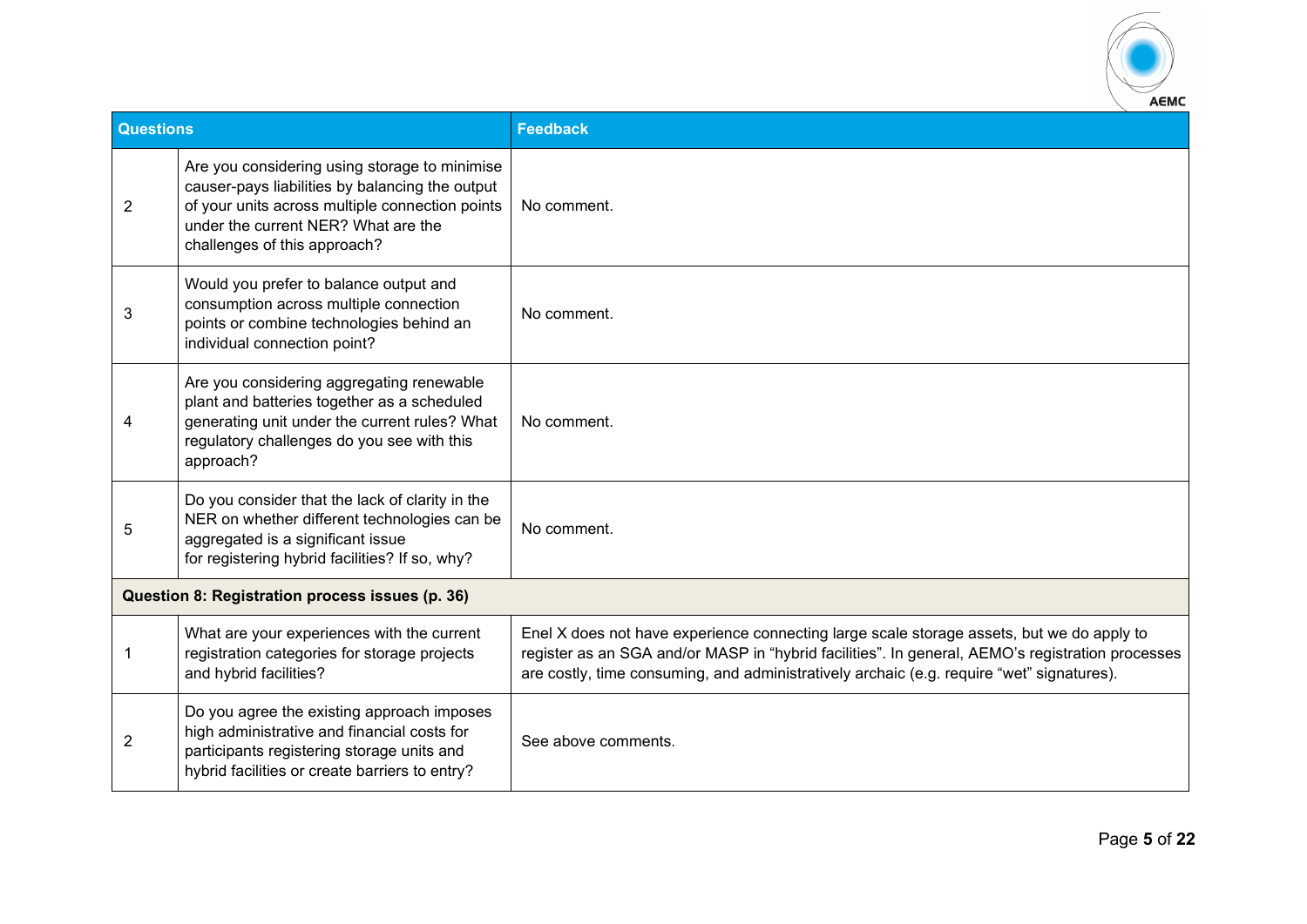

| <b>Questions</b> |                                                                                                                                                                                                                                                                                                                        | <b>Feedback</b>                                                                                                                                                                                                                                                                                                                                                                                                                                                                                                                                                                                                                                                                                                                                                                                                                                                                                                                                    |
|------------------|------------------------------------------------------------------------------------------------------------------------------------------------------------------------------------------------------------------------------------------------------------------------------------------------------------------------|----------------------------------------------------------------------------------------------------------------------------------------------------------------------------------------------------------------------------------------------------------------------------------------------------------------------------------------------------------------------------------------------------------------------------------------------------------------------------------------------------------------------------------------------------------------------------------------------------------------------------------------------------------------------------------------------------------------------------------------------------------------------------------------------------------------------------------------------------------------------------------------------------------------------------------------------------|
| 3                | Do you consider that the NER should set out<br>how participants with storage units and hybrid<br>facilities should register and participate in the<br>market, rather than AEMO guides? Or have<br>AEMO's guides and fact sheets now solved<br>the identified registration issues for storage<br>and hybrid facilities? | Given the above, we support any changes that will create a simple, cost-effective framework for<br>registration for all market participant categories. Regarding storage specifically, it is not clear<br>that this would need to be done through the rules. For example, it should already be possible to<br>register a battery as both a customer and a generator, but have a single application form and<br>only charge one application fee.                                                                                                                                                                                                                                                                                                                                                                                                                                                                                                    |
| 4                | Do you consider the registration issues AEMO<br>has raised in its rule change request will<br>become worse in the future if the current<br>NER are retained?                                                                                                                                                           | No comment.                                                                                                                                                                                                                                                                                                                                                                                                                                                                                                                                                                                                                                                                                                                                                                                                                                                                                                                                        |
| 5                | Are there other registration issues for<br>intending participants with storage and hybrid<br>facilities that arise from the fact that the<br>NER do not fully consider these technologies,<br>which are not detailed in AEMO's rule<br>change?                                                                         | There is currently no ability for storage in the 5-30 MW range to apply for registration exemption<br>(like other generators can). This should be consistent across all 'generation' types, regardless of<br>technology.                                                                                                                                                                                                                                                                                                                                                                                                                                                                                                                                                                                                                                                                                                                           |
|                  | Question 9: Issues with small storage units (p. 38)                                                                                                                                                                                                                                                                    |                                                                                                                                                                                                                                                                                                                                                                                                                                                                                                                                                                                                                                                                                                                                                                                                                                                                                                                                                    |
| 1                | Do you agree that there is not sufficient clarity<br>regarding whether SGAs and other market<br>participants, can include small storage units in<br>their portfolios?                                                                                                                                                  | We support the ability for SGAs to include storage units in their portfolio.<br>Given the 2016 rule change to clarify that storage is covered by the definition of generating unit,<br>Enel X's rule interpretation, which has been confirmed informally by AEMO, is that SGAs can<br>use a storage unit provided that it meets the definition of small generating unit, and the other<br>criteria of the SGA framework. However, storage is not referred to in AEMO's Small generation<br>aggregators in the NEM fact sheet, and SGAs are not referred to in its Registering a battery<br>system in the NEM fact sheet. Again, this is perhaps more easily clarified through amendments<br>to these documents than through a rule change process.<br>The rules define small generating unit as one that is <30MW and its owner/operator/controller<br>has been exempted from registration. Given the above AEMO-imposed restriction on storage in |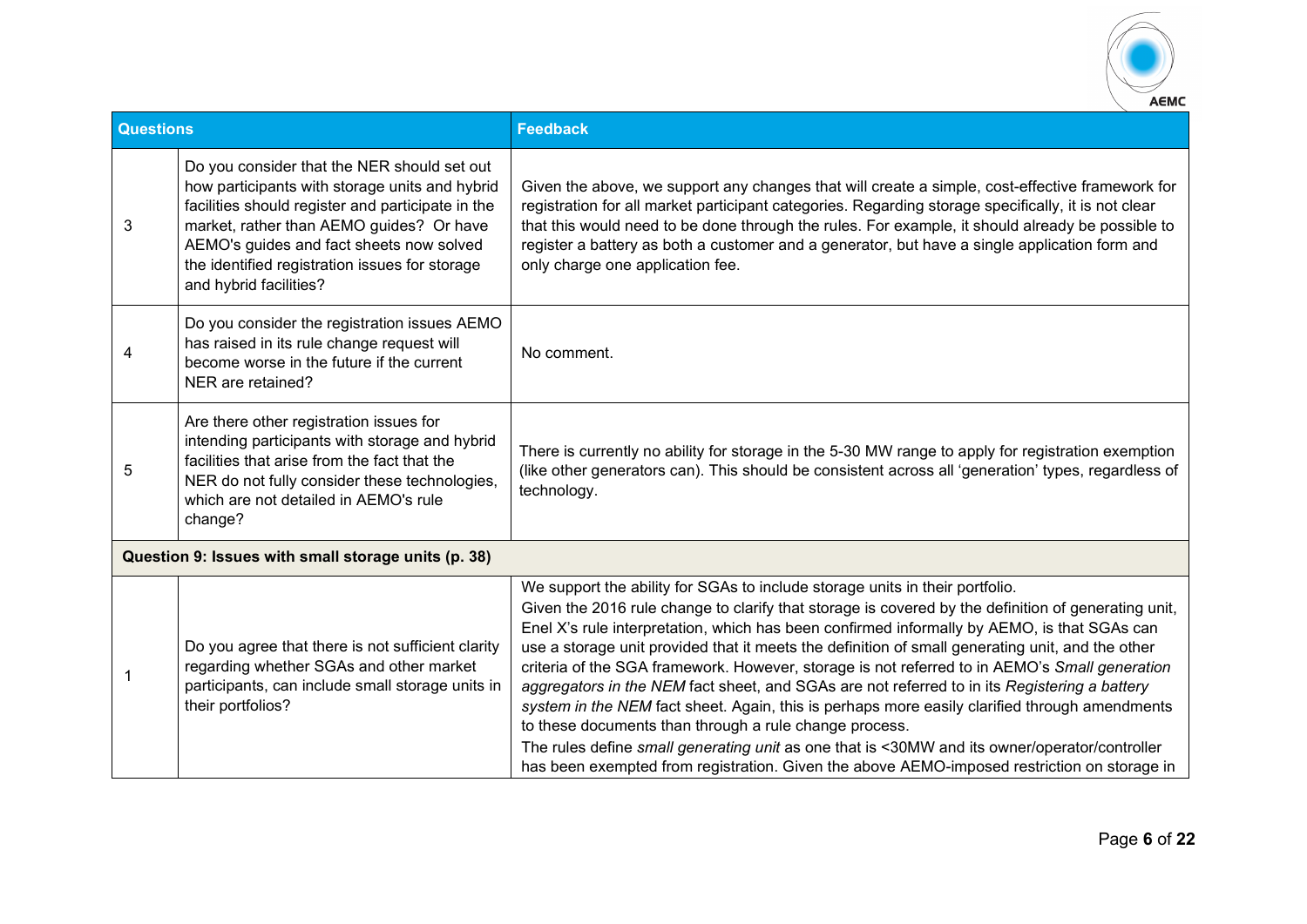

| <b>Questions</b>                                                     |                                                                                                                                                                                                                                                                        | <b>Feedback</b>                                                                                                                                                          |  |
|----------------------------------------------------------------------|------------------------------------------------------------------------------------------------------------------------------------------------------------------------------------------------------------------------------------------------------------------------|--------------------------------------------------------------------------------------------------------------------------------------------------------------------------|--|
|                                                                      |                                                                                                                                                                                                                                                                        | the 5-30MW range applying for registration exemption (like other generating units can), the<br>reality is that SGAs can only use <5MW storage assets in their portfolio. |  |
|                                                                      | Question 10: Proposed approach to registration categories and classifications (p. 43)                                                                                                                                                                                  |                                                                                                                                                                          |  |
| -1                                                                   | Do you consider that AEMO's proposed<br>solution will make the registration process<br>simpler and less expensive for intending<br>participants seeking to classify storage units<br>and hybrid facilities?                                                            | See above comments.                                                                                                                                                      |  |
| $\overline{2}$                                                       | In relation to the registration of hybrid<br>facilities, do you agree that the NER should<br>provide that participants cannot aggregate<br>units with different classifications or different<br>technology types (unless AEMO approves it<br>on a case-by-case basis)? | No comment.                                                                                                                                                              |  |
|                                                                      | Question 11: Registering pumped hydro facilities (p. 44)                                                                                                                                                                                                               |                                                                                                                                                                          |  |
| 1                                                                    | Do you support AEMO's proposed approach<br>to registration and classification for pumped<br>hydro facilities?                                                                                                                                                          | No comment.                                                                                                                                                              |  |
| 2                                                                    | Is a storage unit's ability to ramp linearly from<br>production to consumption the best way to<br>determine whether it should classify as a bi-<br>directional unit, or classify as a scheduled<br>generating unit and scheduled load?                                 | No comment.                                                                                                                                                              |  |
| Question 12: Proposed approach for transitional arrangements (p. 44) |                                                                                                                                                                                                                                                                        |                                                                                                                                                                          |  |
|                                                                      | Would participants with storage that are<br>currently registered as a Market Generator                                                                                                                                                                                 | No comment.                                                                                                                                                              |  |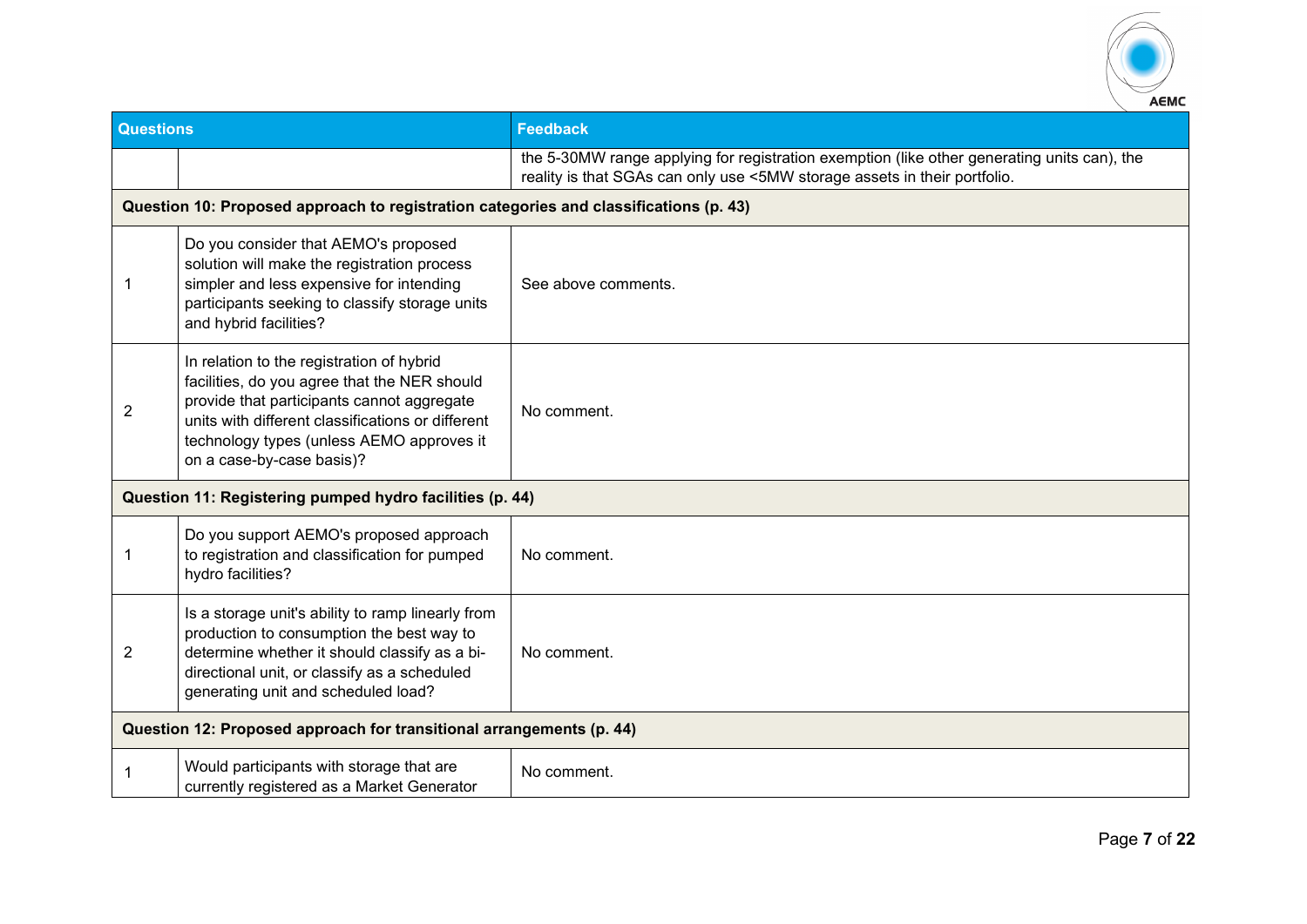

| <b>Questions</b>                                                                 |                                                                                                                                                                                                                                   | <b>Feedback</b>                                                                                                                                                                                                                                                                                                                                                               |  |
|----------------------------------------------------------------------------------|-----------------------------------------------------------------------------------------------------------------------------------------------------------------------------------------------------------------------------------|-------------------------------------------------------------------------------------------------------------------------------------------------------------------------------------------------------------------------------------------------------------------------------------------------------------------------------------------------------------------------------|--|
|                                                                                  | and Market Customer want to transition to<br>AEMO's new category and classification? If<br>so, what advantages would it offer?                                                                                                    |                                                                                                                                                                                                                                                                                                                                                                               |  |
| $\overline{2}$                                                                   | Should owners/operators of existing<br>standalone storage units be grandfathered,<br>i.e. permitted to remain on their current<br>registration and classification arrangements?                                                   | No comment.                                                                                                                                                                                                                                                                                                                                                                   |  |
|                                                                                  | Question 13: AEMO's solution to clarify what small units SGAs can aggregate (p. 45)                                                                                                                                               |                                                                                                                                                                                                                                                                                                                                                                               |  |
|                                                                                  | Do you agree with AEMO's proposal to clarify<br>how an SGA can include storage<br>units in its portfolio?                                                                                                                         | See response to question 9.1.                                                                                                                                                                                                                                                                                                                                                 |  |
| 2                                                                                | Does AEMO's solution provide flexibility for an<br>SGA to include DER, other than storage, that<br>may have bi-directional energy flows?                                                                                          | As noted in our response to question 9.1, it is not clear that this is a rules issue. But, flexibility is<br>important. Allowing an SGA to include all types of DER in its portfolio would maximise its ability<br>to participate in the energy market. Where possible, market frameworks should allow any<br>technology to participate, provided it can deliver the service. |  |
|                                                                                  | Question 14: Adding further registered participant categories (p. 47)                                                                                                                                                             |                                                                                                                                                                                                                                                                                                                                                                               |  |
|                                                                                  | Is there a strong case to add a participant<br>category for storage or are there other<br>alternative solutions that could help to reduce<br>complexity?                                                                          | See above comments.                                                                                                                                                                                                                                                                                                                                                           |  |
| Question 15: Alternative solutions for registered participant categories (p. 48) |                                                                                                                                                                                                                                   |                                                                                                                                                                                                                                                                                                                                                                               |  |
| 1                                                                                | Is AEMO's proposed rule the most efficient<br>and effective way to address the identified<br>issues relating to participant registration and<br>unit classification? Are there alternatives<br>or ways to potentially improve it? | See above comments.                                                                                                                                                                                                                                                                                                                                                           |  |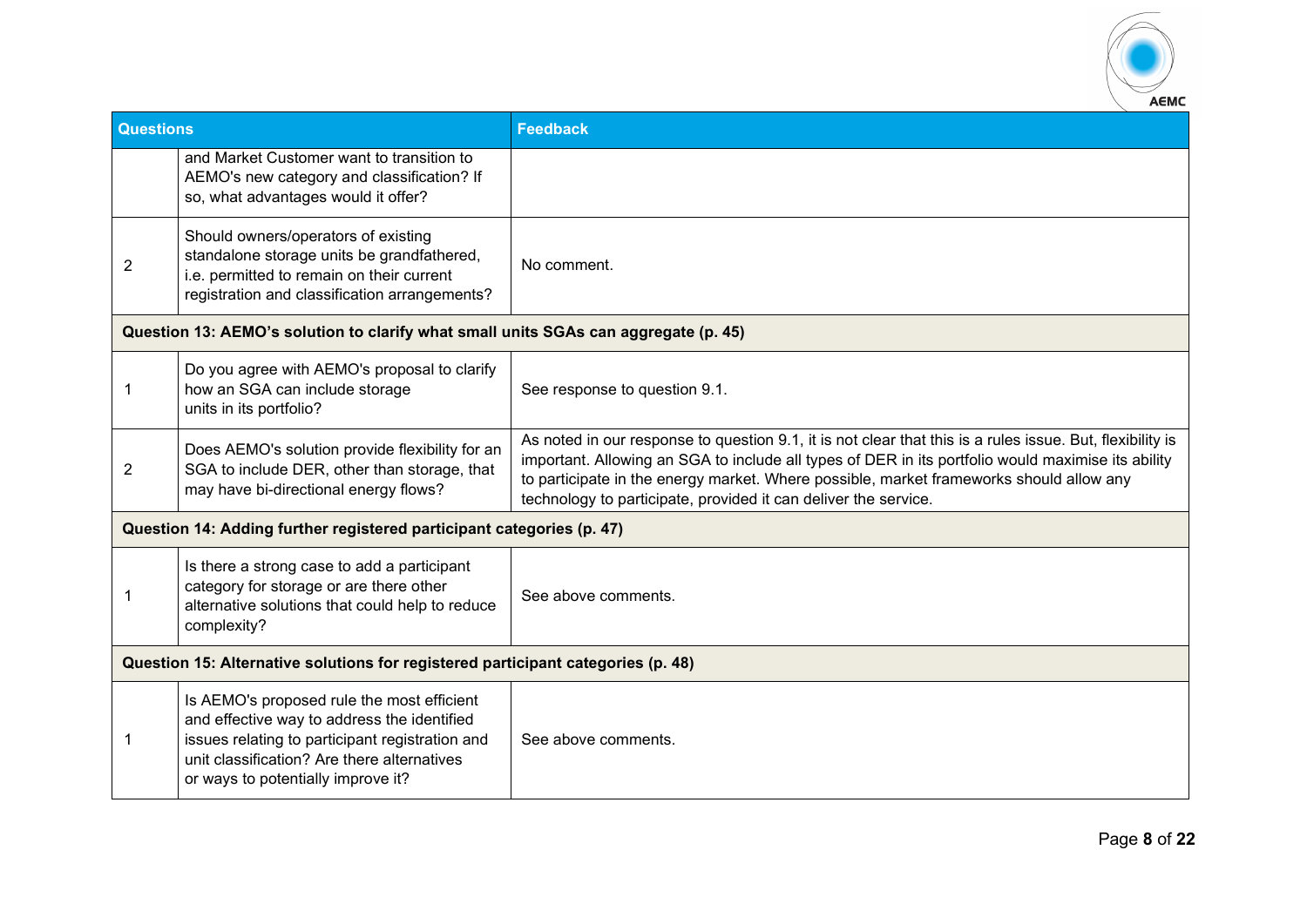

| <b>Questions</b> |                                                                                                                                                                                | <b>Feedback</b> |  |
|------------------|--------------------------------------------------------------------------------------------------------------------------------------------------------------------------------|-----------------|--|
|                  | Chapter 4 - Technical and operational challenges relating to utility scale storage and hybrid facilities                                                                       |                 |  |
|                  | Question 16: Bidding in scheduled storage facilities (p. 54)                                                                                                                   |                 |  |
|                  | How complex are the current arrangements<br>for bidding for a scheduled storage facility<br>compared to bidding for a scheduled<br>generator or load?                          | No comment.     |  |
| $\overline{2}$   | If available and if you had storage facilities,<br>would you opt to change from the existing<br>arrangements to a single DUID model, with 10<br>price bands rather than 20?    | No comment.     |  |
|                  | Question 17: Dispatch conflicts (p. 55)                                                                                                                                        |                 |  |
|                  | How often these conflicts occur in relation to<br>energy and FCAS, and how material are they<br>for the operators of scheduled storage units<br>and other market participants? | No comment.     |  |
| $\overline{2}$   | To what extent can these conflicts be, or to<br>what extent have they already been,<br>remediated through experience and through<br>improved bidding systems?                  | No comment.     |  |
| 3                | Would moving to a single DUID model be an<br>appropriate and proportionate response?                                                                                           | No comment.     |  |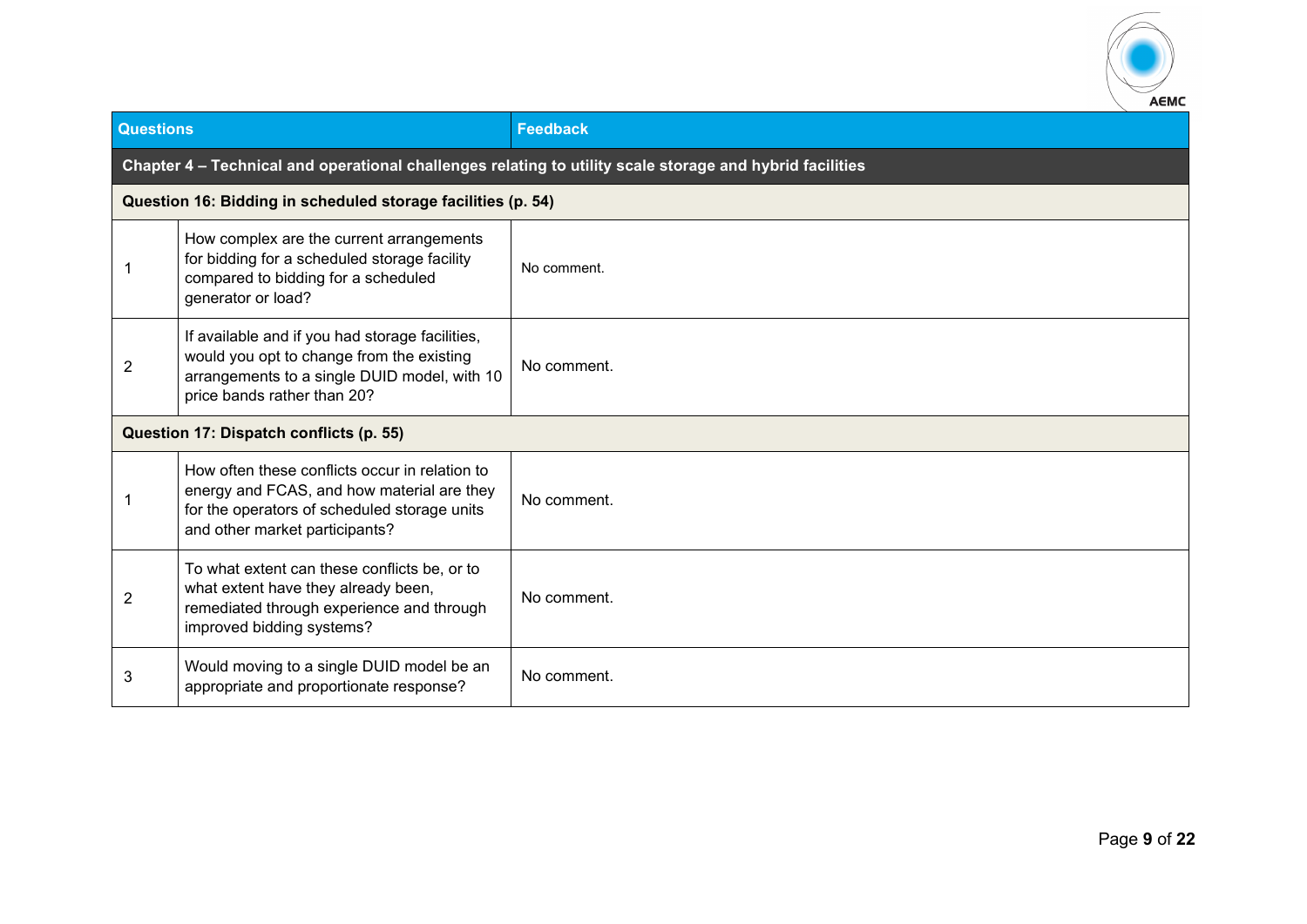

| Questions      |                                                                                                                                                                                                                                                                                                                        | <b>Feedback</b> |
|----------------|------------------------------------------------------------------------------------------------------------------------------------------------------------------------------------------------------------------------------------------------------------------------------------------------------------------------|-----------------|
|                | Question 18: Aggregation and ramp rates (p. 57)                                                                                                                                                                                                                                                                        |                 |
| 1              | What problems arise under the current<br>arrangements in relation to the application of<br>minimum ramp rates?                                                                                                                                                                                                         | No comment.     |
| $\overline{2}$ | Do you agree with AEMO's proposal to rely on<br>the aggregation approach set out in Chapter 3<br>of the NER (rather than the one set out in<br>Chapter 2 of the NER)?                                                                                                                                                  | No comment.     |
|                | Question 19: Forecasting and energy availability (p. 60)                                                                                                                                                                                                                                                               |                 |
|                | Are there problems arising from energy-<br>limited plant not being reflected in forecasts?                                                                                                                                                                                                                             | No comment.     |
| 2              | Could this problem be addressed by requiring<br>storage facilities to provide<br>additional information on energy limits in their<br>bids, as proposed by AEMO?                                                                                                                                                        | No comment.     |
|                | Question 20: Performance standards (p. 62)                                                                                                                                                                                                                                                                             |                 |
| 1              | Are the current rules unclear on how<br>performance standards should apply in<br>facilities with a mix of asset types? Do the<br>current rules create barriers for storage hybrid<br>facilities? To maintain power system security,<br>should AEMO have greater visibility of the<br>assets behind a connection point? | No comment.     |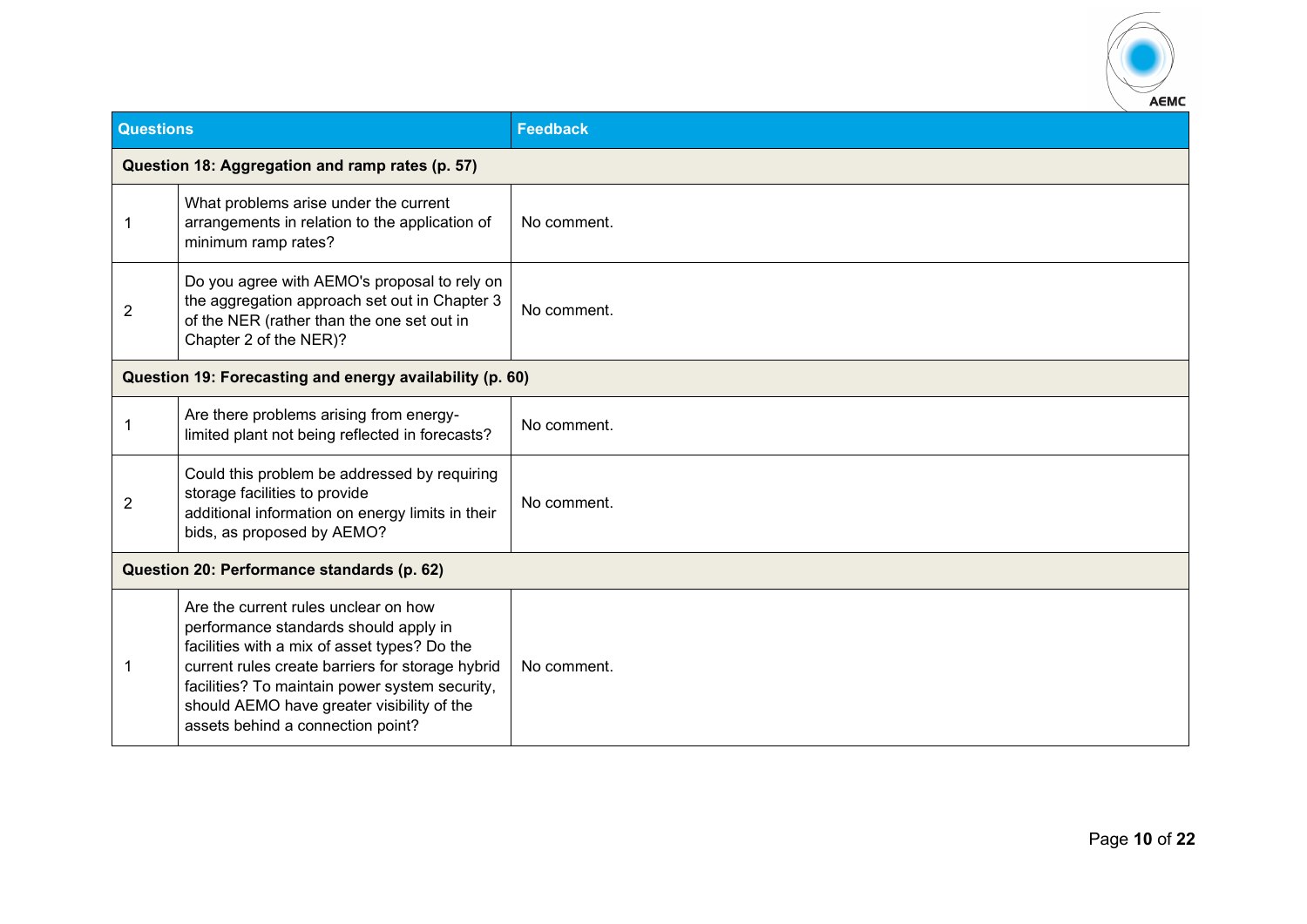

| <b>Questions</b>                                                                             |                                                                                                                                                                                                                      | <b>Feedback</b>                                                                                                                                                                                                                                                                   |
|----------------------------------------------------------------------------------------------|----------------------------------------------------------------------------------------------------------------------------------------------------------------------------------------------------------------------|-----------------------------------------------------------------------------------------------------------------------------------------------------------------------------------------------------------------------------------------------------------------------------------|
| $\overline{2}$                                                                               | Could these challenges be mitigated by<br>having a single set of performance standards<br>for each asset, as proposed by AEMO?                                                                                       | No comment.                                                                                                                                                                                                                                                                       |
|                                                                                              | Chapter 5 - Issues with fees and charges                                                                                                                                                                             |                                                                                                                                                                                                                                                                                   |
|                                                                                              | Question 21: Issues with how fees and charges, and non-energy costs are recovered (p. 69)                                                                                                                            |                                                                                                                                                                                                                                                                                   |
| 1                                                                                            | Do you agree that there is an inconsistency<br>with how fees and charges and non-energy<br>costs are recovered from Market Participants?                                                                             | No comment.                                                                                                                                                                                                                                                                       |
| 2                                                                                            | What is the impact of this issue? Does it<br>create an uneven playing field and does it<br>create (or has it the potential to create)<br>perverse behaviours and outcomes?                                           | No comment.                                                                                                                                                                                                                                                                       |
| 3                                                                                            | Do you consider the burden of costs will be<br>exacerbated as exempt generating units<br>increase behind the meter?                                                                                                  | No comment.                                                                                                                                                                                                                                                                       |
|                                                                                              | Are there any other issues that the<br>Commission should consider with respective<br>to fees and charges, and non-energy cost<br>recovery?                                                                           | No comment.                                                                                                                                                                                                                                                                       |
| Question 22: Solutions for issues with fees and charged and non-energy cost recovery (p. 71) |                                                                                                                                                                                                                      |                                                                                                                                                                                                                                                                                   |
|                                                                                              | Do stakeholders agree with AEMO's proposed<br>solution that MSGA and the proposed bi-<br>directional resource provider participant<br>categories should pay non-energy cost<br>recovery and NEM Participant fees and | No. Fees and charges for market participants should be based on whether the participant was a<br>net generator or a net consumer over a period. This approach would reflect the participant's net<br>impact on the network, and the need for services (FCAS, etc) to be procured. |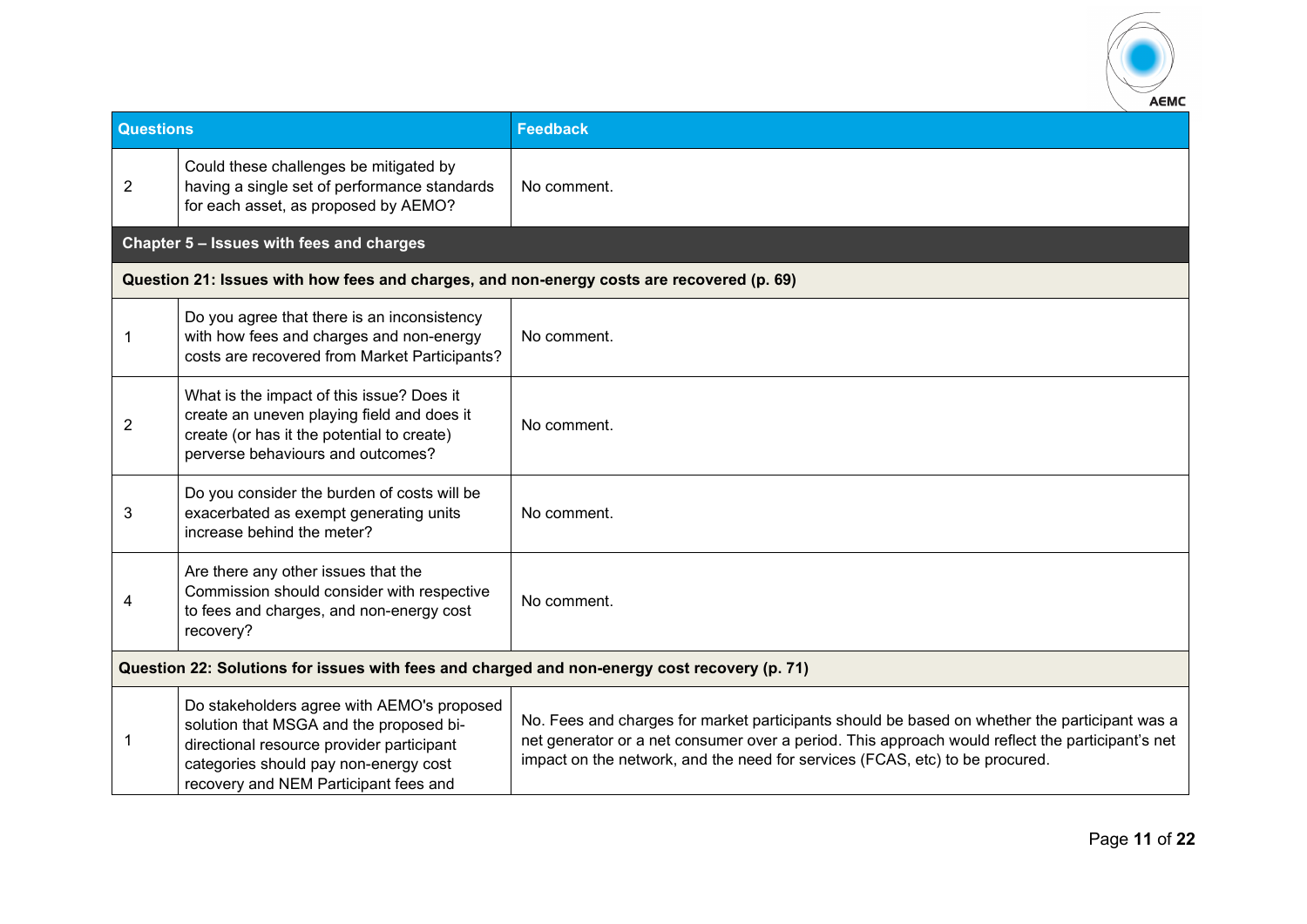

| <b>Questions</b> |                                                                                                                                                                                                                                                                                                                                                                      | <b>Feedback</b>                                                                                                                                                                                                                                                                                                                                                                                                                                                                                                                                                                                                                                                                                                                       |
|------------------|----------------------------------------------------------------------------------------------------------------------------------------------------------------------------------------------------------------------------------------------------------------------------------------------------------------------------------------------------------------------|---------------------------------------------------------------------------------------------------------------------------------------------------------------------------------------------------------------------------------------------------------------------------------------------------------------------------------------------------------------------------------------------------------------------------------------------------------------------------------------------------------------------------------------------------------------------------------------------------------------------------------------------------------------------------------------------------------------------------------------|
|                  | charges based on consumed and sent out<br>energy separately (as is the current practice<br>for a grid-scale battery registered as both a<br>Market Generator and Market Customer)?                                                                                                                                                                                   |                                                                                                                                                                                                                                                                                                                                                                                                                                                                                                                                                                                                                                                                                                                                       |
| $\overline{2}$   | Will AEMO's proposed solution level the<br>'playing field' between existing grid-<br>scale batteries, MSGAs and participants<br>under the proposed new category bi-<br>directional resource provider? That is, will<br>AEMO proposed solution more efficiently<br>allocate fees and charges and non-energy<br>costs between these Market Participants<br>categories? | AEMO's proposed solution is not consistent across participant types. A broader review of how<br>fees and charges are applied would be appropriate if a netting approach is not adopted.                                                                                                                                                                                                                                                                                                                                                                                                                                                                                                                                               |
| 3                | For hybrid facilities are further requirements<br>needed, for example, should each asset in a<br>hybrid facility be required to have a revenue<br>meter or is supervisory control and data<br>acquisition (SCADA) data appropriate?                                                                                                                                  | Metering and telemetry requirements at the asset level would only add cost and complexity for<br>proponents, and it is not clear what the objective of requiring this is. Surely AEMO's primary<br>concern (as the party responsible for power system security on the shared network) is what the<br>net flows are at the grid/parent connection point, not how each asset on the site is operating.<br>As with other comments, Enel X's response here is made in the context of smaller-scale<br>batteries and assets connected at commercial and industrial sites (i.e. not large-scale,<br>transmission-connected generation and storage).                                                                                         |
| 4                | Are there practical or implementation issues<br>associated with charging MSGAs non-energy<br>costs and NEM Participant fees based on<br>consumed and sent out energy?                                                                                                                                                                                                | As noted above, it is important to remember the possible configurations under the SGA<br>framework. While there are direct-connected small generating units, with fees/charges<br>calculated at its connection to the network, it's also possible to have a small generating unit<br>(e.g. battery) connected at a child connection point behind a load. In this scenario, a retailer is<br>the FRMP (Market Customer) at the parent connection point, while another party is the FRMP<br>(SGA) at the child connection point. It is important not to double count and double charge for<br>consumption at the child connection point, if fees/charges on that consumption will already be<br>applied at the parent connection point. |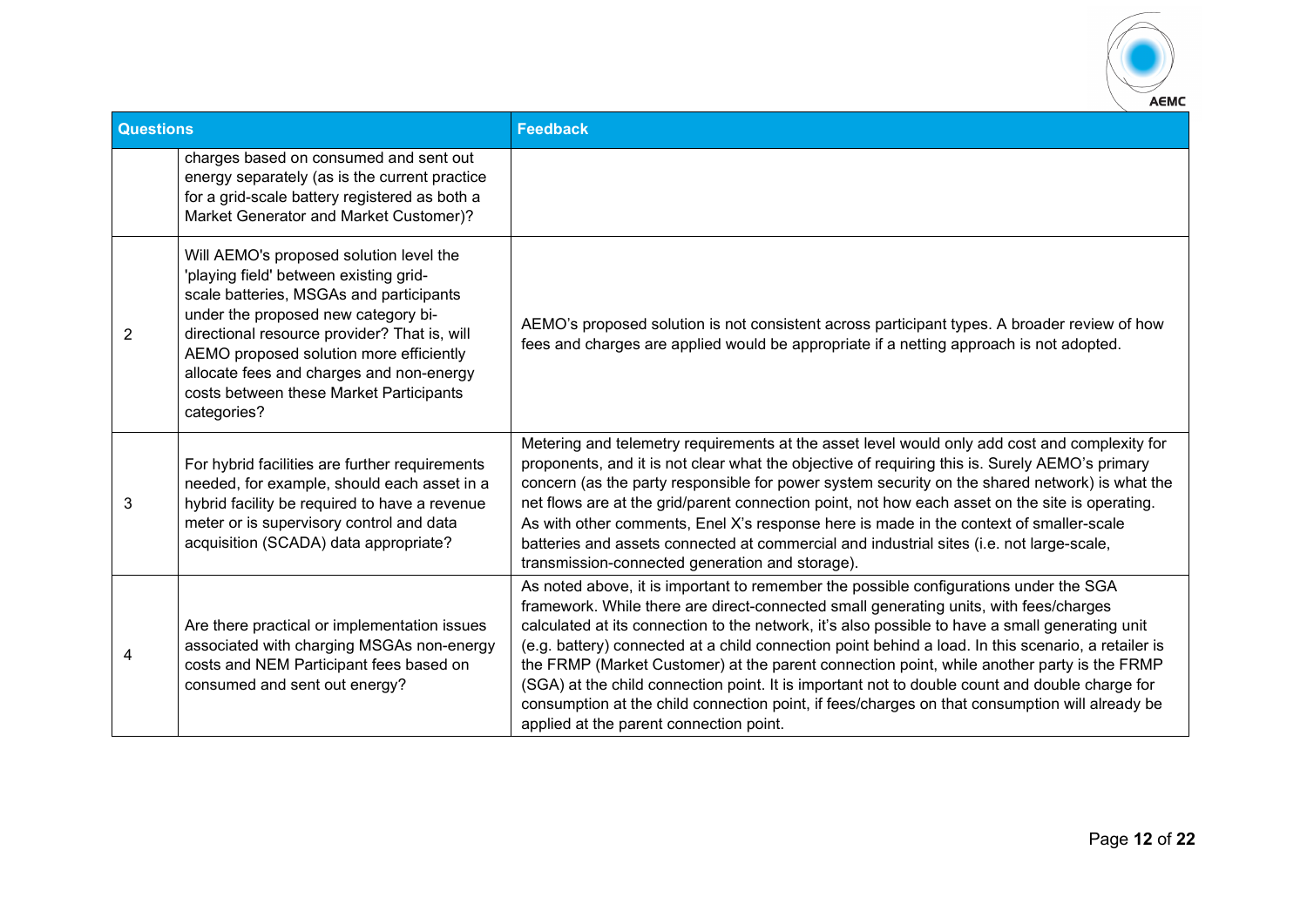

| <b>Questions</b> |                                                                                                                                                                                                                                                                                                                                                                                                                                | <b>Feedback</b>                                                                                                                                                                          |
|------------------|--------------------------------------------------------------------------------------------------------------------------------------------------------------------------------------------------------------------------------------------------------------------------------------------------------------------------------------------------------------------------------------------------------------------------------|------------------------------------------------------------------------------------------------------------------------------------------------------------------------------------------|
|                  | Question 23: Alternative solutions for issues with fees and charges and non-energy costs recovery (p. 73)                                                                                                                                                                                                                                                                                                                      |                                                                                                                                                                                          |
|                  | Do you consider it appropriate to recover non-<br>energy costs from Market Customers and<br>Market Generators in the same way AEMO<br>recovers costs form grid-scale batteries? That<br>is, should participant fees, charges and non-<br>energy costs for Market Generators and<br>Market Customers be calculated on energy<br>consumed and energy sent out separately,<br>not on netted energy as is the current<br>practice? | See above comments.                                                                                                                                                                      |
| $\overline{2}$   | If changes are made to how participants' fees,<br>charges and non-energy costs are recovered,<br>do you consider creating a new participation<br>category, bi-directional resource provider, is<br>the best way to do this? Or could it be<br>appropriate to make changes to existing<br>market participant categories to achieve the<br>same outcome?                                                                         | No comment.                                                                                                                                                                              |
| 3                | Do you consider that there are other changes<br>that could be made to Participant fees and<br>non-energy cost recovery that would create a<br>more consistent and level the playing field<br>across Participant categories?                                                                                                                                                                                                    | No comment.                                                                                                                                                                              |
|                  | Question 24: Issues with TUOS and DUOS charging arrangements (p. 76)                                                                                                                                                                                                                                                                                                                                                           |                                                                                                                                                                                          |
| 1                | Do you agree that there is ambiguity and<br>uncertainty around how transmission and                                                                                                                                                                                                                                                                                                                                            | Yes there is ambiguity, and NSPs take different approaches to charging UOS for energy storage<br>systems. As this issue has been debated for some time now, a clear policy direction and |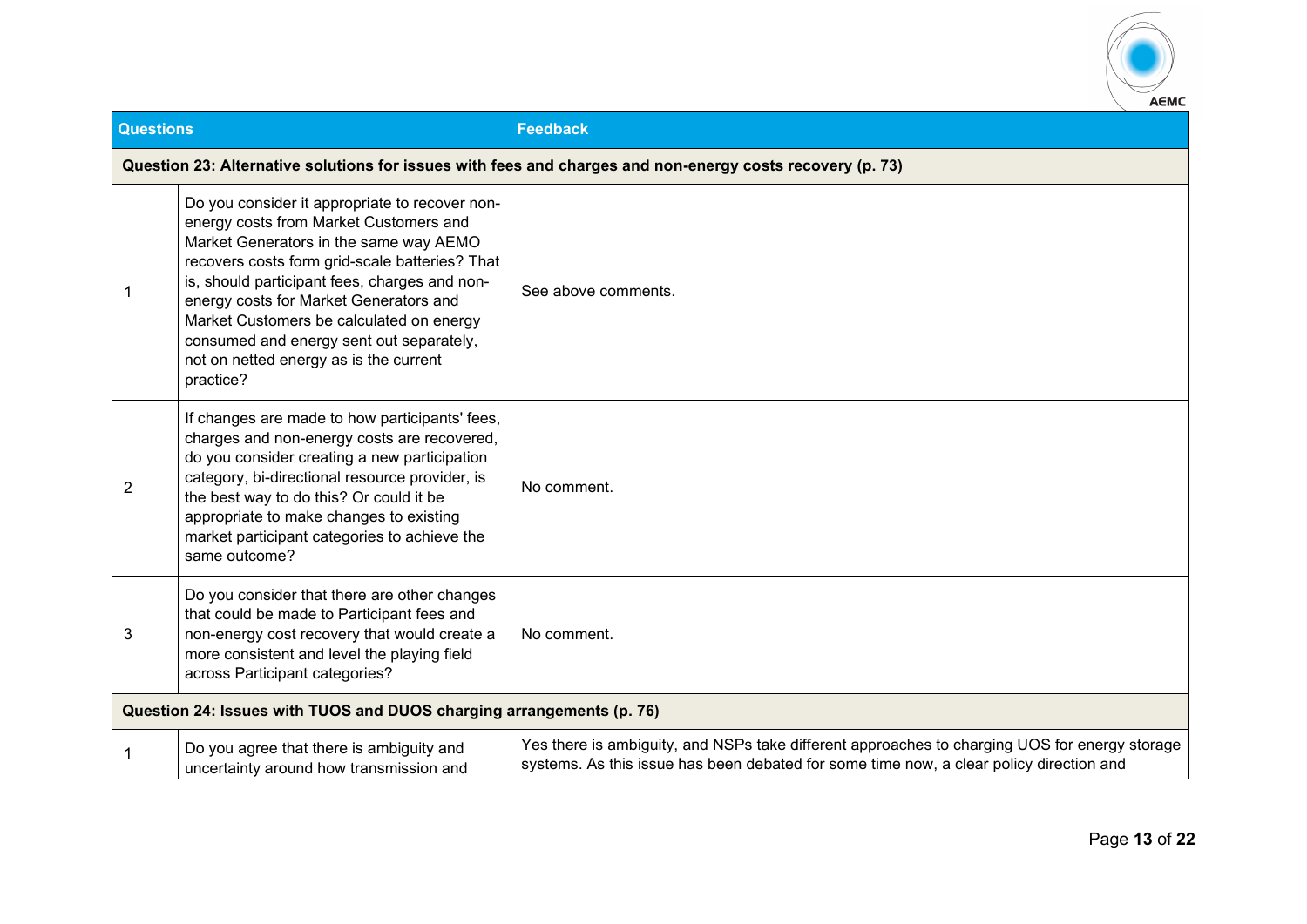

| <b>Questions</b> |                                                                                                                                                                                                                                                                                                   | <b>Feedback</b>                                                                                                    |  |
|------------------|---------------------------------------------------------------------------------------------------------------------------------------------------------------------------------------------------------------------------------------------------------------------------------------------------|--------------------------------------------------------------------------------------------------------------------|--|
|                  | distribution network businesses calculate and<br>charge TUOS and DUOS for battery systems?                                                                                                                                                                                                        | consistent approach across jurisdictions is likely to help storage proponents when making<br>investment decisions. |  |
| 2                | Does this ambiguity and uncertainty create a<br>material issue for investment in battery<br>storage projects now, or in the future as the<br>number of energy storage projects increase<br>across the NEM?                                                                                        | No comment.                                                                                                        |  |
| 3                | What are the pros and cons to allowing each<br>NSP discretion in developing and<br>applying TUOS and DUOS charges? On<br>balance, should the approach and method to<br>applying TUOS and DUOS charges be<br>harmonised among NSPs?                                                                | No comment.                                                                                                        |  |
| 4                | Is there a regulatory risk when NSPs interpret<br>how to apply the current rules to battery<br>systems?                                                                                                                                                                                           | No comment.                                                                                                        |  |
|                  | Question 25: Solutions for clarifying the application of TUOS and DUOS charging (p. 79)                                                                                                                                                                                                           |                                                                                                                    |  |
|                  | Do you agree with AEMO's proposal to<br>exempt all energy storage systems from<br>TUOS charges? If you agree with an<br>exemption, should the exemption<br>of TUOS charges also apply to energy used<br>on site (auxiliary load) i.e. energy that is not<br>stored and sent out into the network? | No comment.                                                                                                        |  |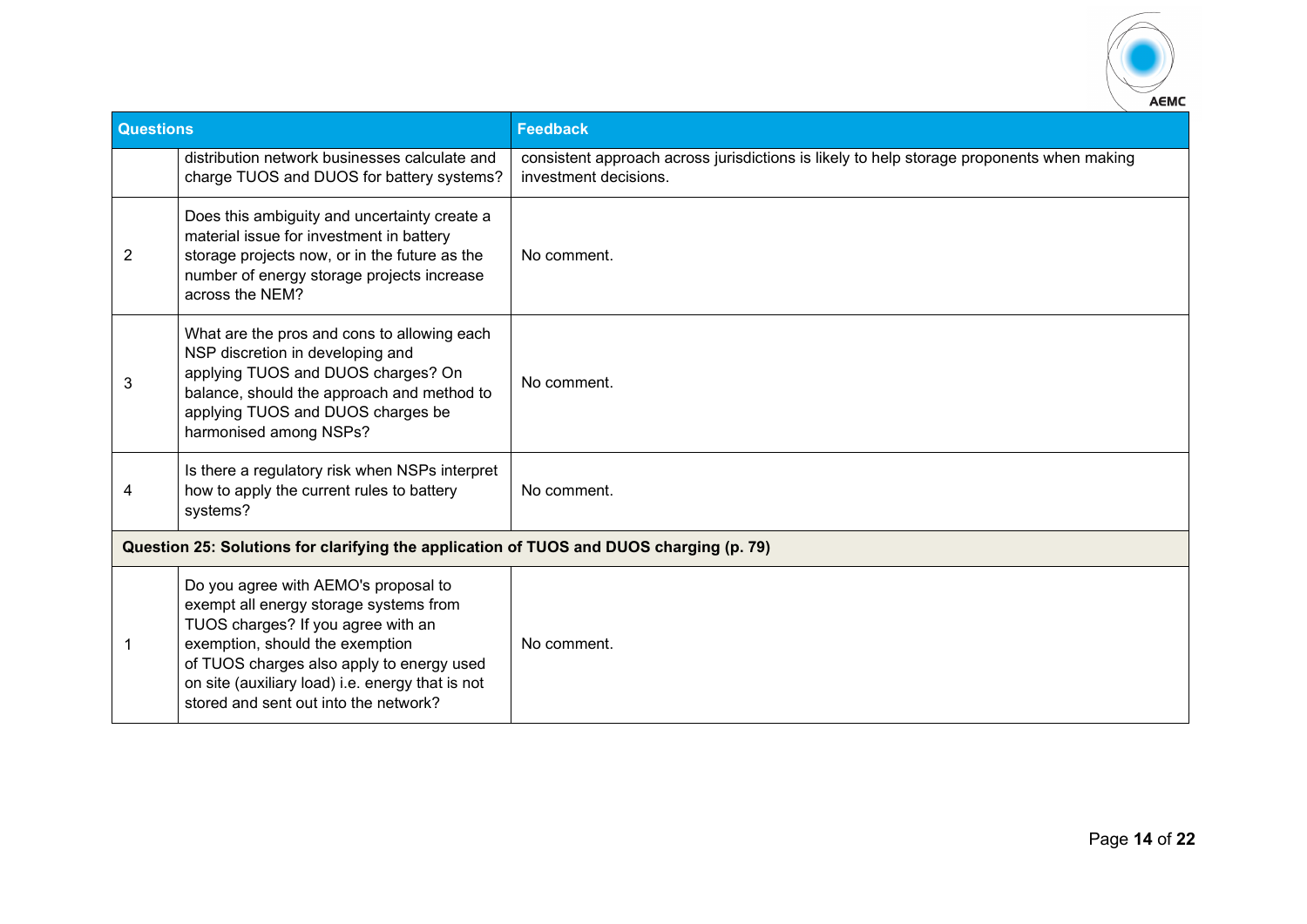

| <b>Questions</b> |                                                                                                                                                                                                                                               | <b>Feedback</b>                                                                                                                                                                                                                                                                                                                                                                                                                                                                                                                                                  |
|------------------|-----------------------------------------------------------------------------------------------------------------------------------------------------------------------------------------------------------------------------------------------|------------------------------------------------------------------------------------------------------------------------------------------------------------------------------------------------------------------------------------------------------------------------------------------------------------------------------------------------------------------------------------------------------------------------------------------------------------------------------------------------------------------------------------------------------------------|
| 2                | If battery systems are exempt from<br>TUOS charges does this:                                                                                                                                                                                 | No comment.                                                                                                                                                                                                                                                                                                                                                                                                                                                                                                                                                      |
|                  | a. create a subsidy for battery technology<br>and therefore an advantage over other<br>generation technologies?                                                                                                                               |                                                                                                                                                                                                                                                                                                                                                                                                                                                                                                                                                                  |
|                  | remove the ability to provide an<br>b.<br>efficient location and/or price signal to<br>potential battery system proponents,<br>and therefore impact on the efficient<br>entry and location of new battery<br>system participants?             |                                                                                                                                                                                                                                                                                                                                                                                                                                                                                                                                                                  |
|                  | If battery systems are not exempt from TUOS<br>charging does this:<br>a. create double charging of TUOS                                                                                                                                       |                                                                                                                                                                                                                                                                                                                                                                                                                                                                                                                                                                  |
| 3                | /DUOS for end use customers?                                                                                                                                                                                                                  | No comment.                                                                                                                                                                                                                                                                                                                                                                                                                                                                                                                                                      |
|                  | distort investment signals and not align<br>b.<br>with the need for significantly more<br>storage investment across the NEM?                                                                                                                  |                                                                                                                                                                                                                                                                                                                                                                                                                                                                                                                                                                  |
|                  | How should TUOS and DUOS charges apply<br>to hybrid facilities? Should TUOS and DUOS<br>charges be based on metered data at the<br>network connection point, or another option?<br>Are there technical or implementation issues<br>with this? | As noted in previous comments, not all assets within a hybrid facility will be owned by the same<br>party, and there may be parent/child connection points. Care should be taken to make sure that<br>any new arrangements do not double charge UOS charges at the parent and child connection<br>points, for example if there is a load behind the parent connection point and a battery behind a<br>child connection point. For simplicity, it would seem to make sense to calculate any use of<br>system charges at the network (or parent) connection point. |
| 5                | Do you agree that battery systems should pay<br>DUOS charges for consumed energy? Please<br>explain why or why not.                                                                                                                           | See response to question 25.1.                                                                                                                                                                                                                                                                                                                                                                                                                                                                                                                                   |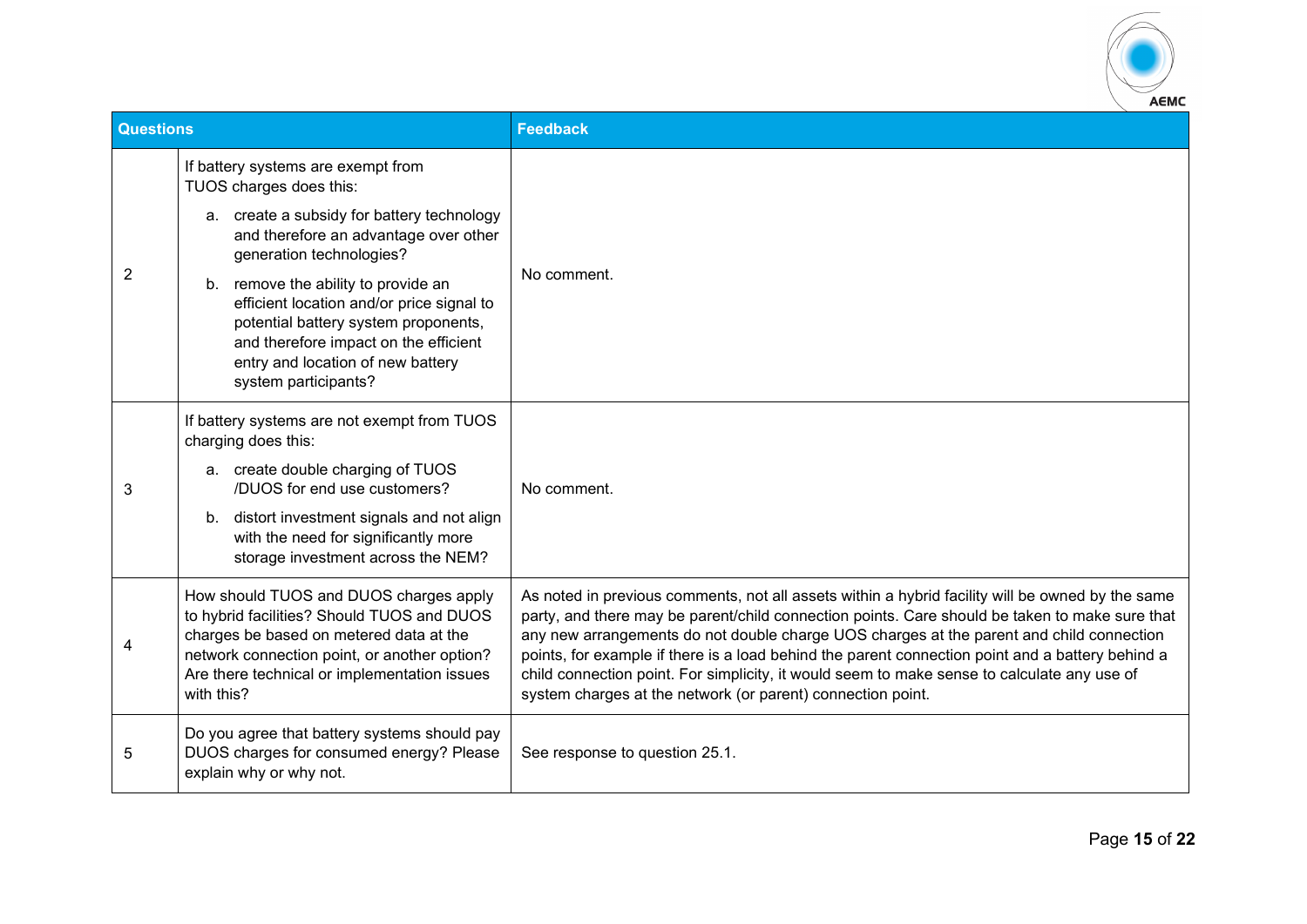

| <b>Questions</b> |                                                                                                                                                                                                                                                                                                                                                                                                          | <b>Feedback</b> |
|------------------|----------------------------------------------------------------------------------------------------------------------------------------------------------------------------------------------------------------------------------------------------------------------------------------------------------------------------------------------------------------------------------------------------------|-----------------|
|                  | Question 26: Alternative solutions for issues with TUOS and DUOS charging (p. 82)                                                                                                                                                                                                                                                                                                                        |                 |
| 1                | How would charging all Market Participants<br>TUOS and DUOS, based on the services<br>received by participants (energy<br>consumed) rather than based on the asset<br>type, impact participants' behaviour and<br>market outcomes? This would mean that all<br>Market Participants would be liable for<br>TUOS and DUOS charges for the energy that<br>is consumed at their network connection<br>point. | No comment.     |
| $\overline{2}$   | If all Market Participants were charged TUOS<br>and DUOS, would this have any impact on<br>existing external arrangements?                                                                                                                                                                                                                                                                               | No comment.     |
| 3                | Is a definition for storage technologies needed<br>to clarify TUOS and DUOS charging, or could<br>AEMO's proposed solution or an alternate<br>solution be implemented using the existing<br>Market Participant categories, such as a<br>scheduled load?                                                                                                                                                  | No comment.     |
| 4                | Are there technical issues or complications<br>with implementing AEMO's proposed solution<br>or an alternative solution?                                                                                                                                                                                                                                                                                 | No comment.     |
| 5                | Do stakeholders consider there is an<br>inconsistency in the approach NSPs use to<br>calculate network prices? If yes, would a more<br>harmonised approach to network pricing<br>provide clearer investment signals across the                                                                                                                                                                           | No comment.     |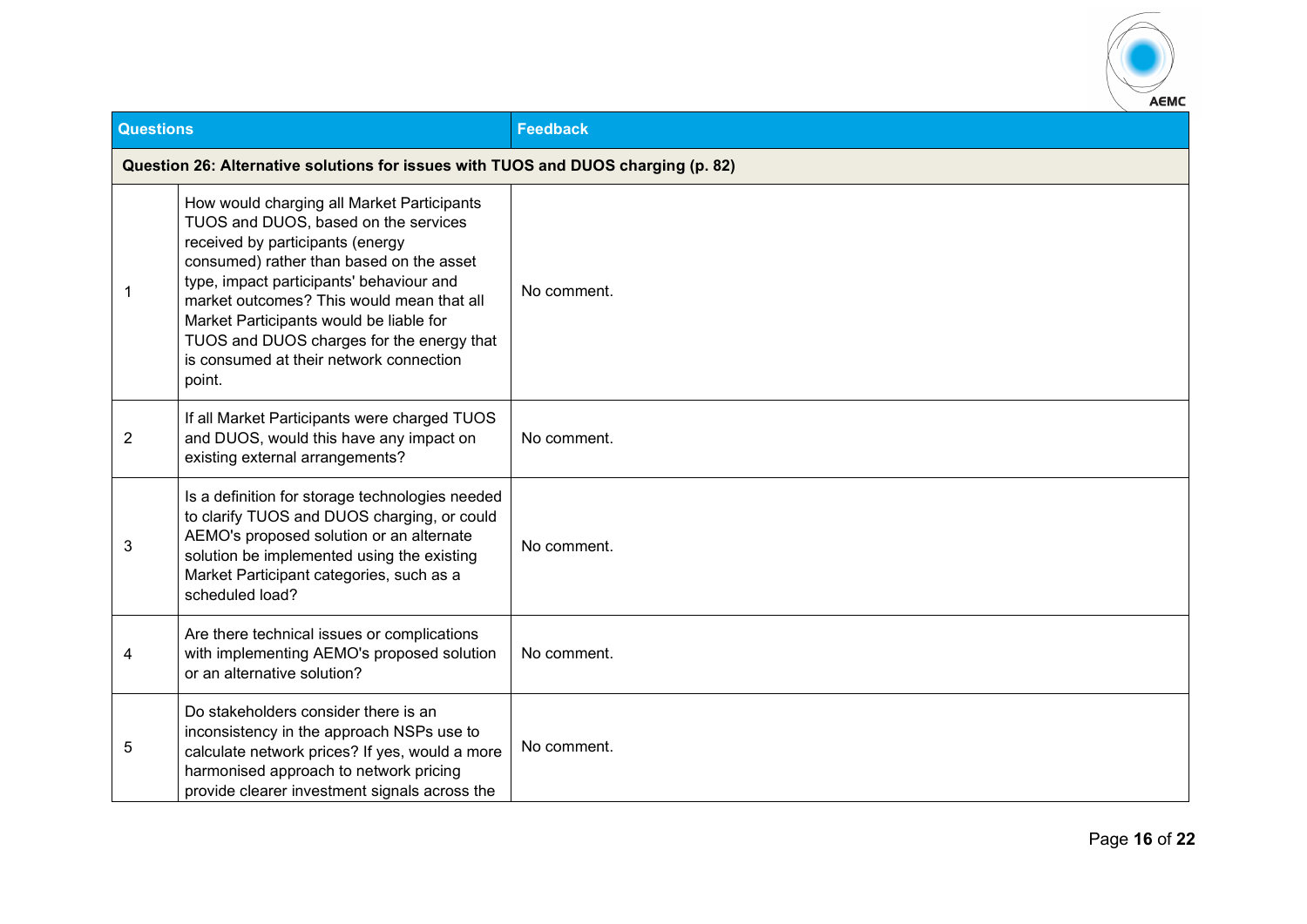

| <b>Questions</b>                                                                 |                                                                                                                                                                                                                                                  | <b>Feedback</b> |
|----------------------------------------------------------------------------------|--------------------------------------------------------------------------------------------------------------------------------------------------------------------------------------------------------------------------------------------------|-----------------|
|                                                                                  | NEM and reduce costs for battery<br>system proponents?                                                                                                                                                                                           |                 |
| 6                                                                                | Does the introduction of LMP and FTRs as<br>contemplated through transmission access<br>reform impact whether storage should face<br>TUOS?                                                                                                       | No comment.     |
| 7                                                                                | Are there any other approaches that could be<br>considered to address the issues raised by<br>AEMO?                                                                                                                                              | No comment.     |
|                                                                                  | Chapter 6 - Storage and hybrid integration drafting and other issues                                                                                                                                                                             |                 |
|                                                                                  | Question 27: Technology specific drafting in the NER - issues (p. 88)                                                                                                                                                                            |                 |
| -1                                                                               | Are you concerned that the terms relating to<br>load and generation, or other terms in the<br>NER, are not sufficiently technologically<br>neutral? If so why?                                                                                   | No comment.     |
| -1                                                                               | Do you consider key terms in the NER such<br>as 'generation' and 'load' are ambiguous when<br>applied to storage and hybrids? If so, why?                                                                                                        | No comment.     |
| Question 28: Technology specific drafting in the NER - proposed solution (p. 91) |                                                                                                                                                                                                                                                  |                 |
| -1                                                                               | Would AEMO's proposed changes to these<br>key terms in the NER assist with the effective<br>integration of storage and hybrids in the NER?<br>Are there other terms or definitions that are<br>more appropriate than those suggested by<br>AEMO? | No comment.     |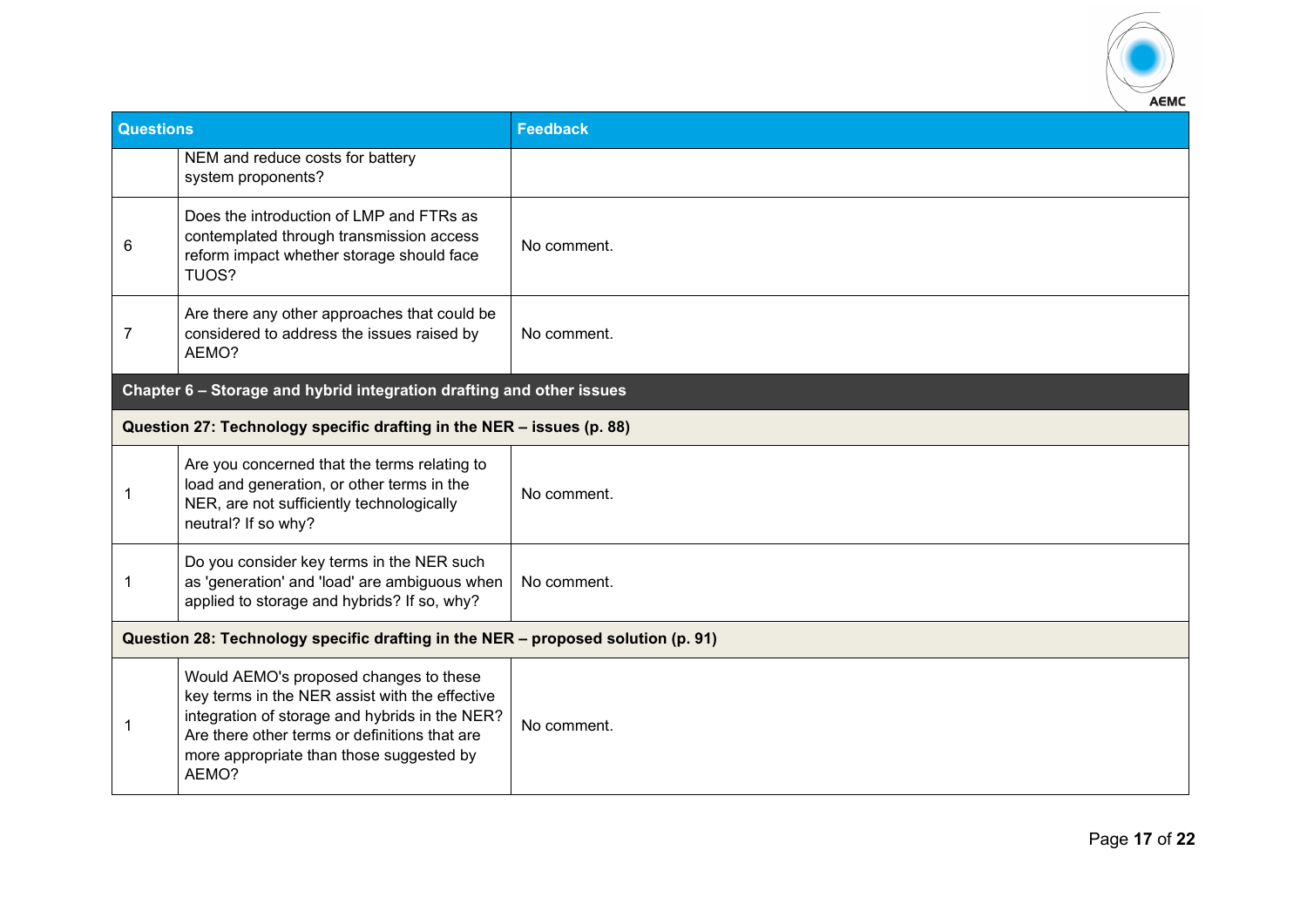

| <b>Questions</b> |                                                                                                                                                                                                                                                                                                                           | <b>Feedback</b> |  |
|------------------|---------------------------------------------------------------------------------------------------------------------------------------------------------------------------------------------------------------------------------------------------------------------------------------------------------------------------|-----------------|--|
| $\overline{2}$   | Do you think the benefits of this proposed<br>drafting solution would likely outweigh the<br>costs, given the scale of the changes?                                                                                                                                                                                       | No comment.     |  |
| 3                | Would changes to these fundamental terms in<br>the NER affect related external documents<br>such as contracts, procedures and guidelines<br>(other than AEMO's), and if so would the<br>changes cause you to incur costs or other<br>difficulties? What implementation period<br>would be needed to address these issues? | No comment.     |  |
|                  | Question 29: Technology specific drafting in the NER - other options (p. 91)                                                                                                                                                                                                                                              |                 |  |
| $\mathbf 1$      | Are there other terms and definitions in the<br>NER that are not sufficiently technology<br>neutral?                                                                                                                                                                                                                      | No comment.     |  |
| $\overline{2}$   | What are some other drafting approaches<br>which could be used to make the NER more<br>technology neutral?                                                                                                                                                                                                                | No comment.     |  |
|                  | Question 30: Intervention compensation - issues (p. 97)                                                                                                                                                                                                                                                                   |                 |  |
|                  | What other specific issues relating to storage<br>and hybrid assets need to be considered in<br>formulating appropriate intervention<br>compensation arrangements?                                                                                                                                                        | No comment.     |  |
| $\overline{2}$   | Are the current arrangements for applying the<br>market suspension framework and<br>administered price period compensation<br>framework to storage and hybrid appropriate                                                                                                                                                 | No comment.     |  |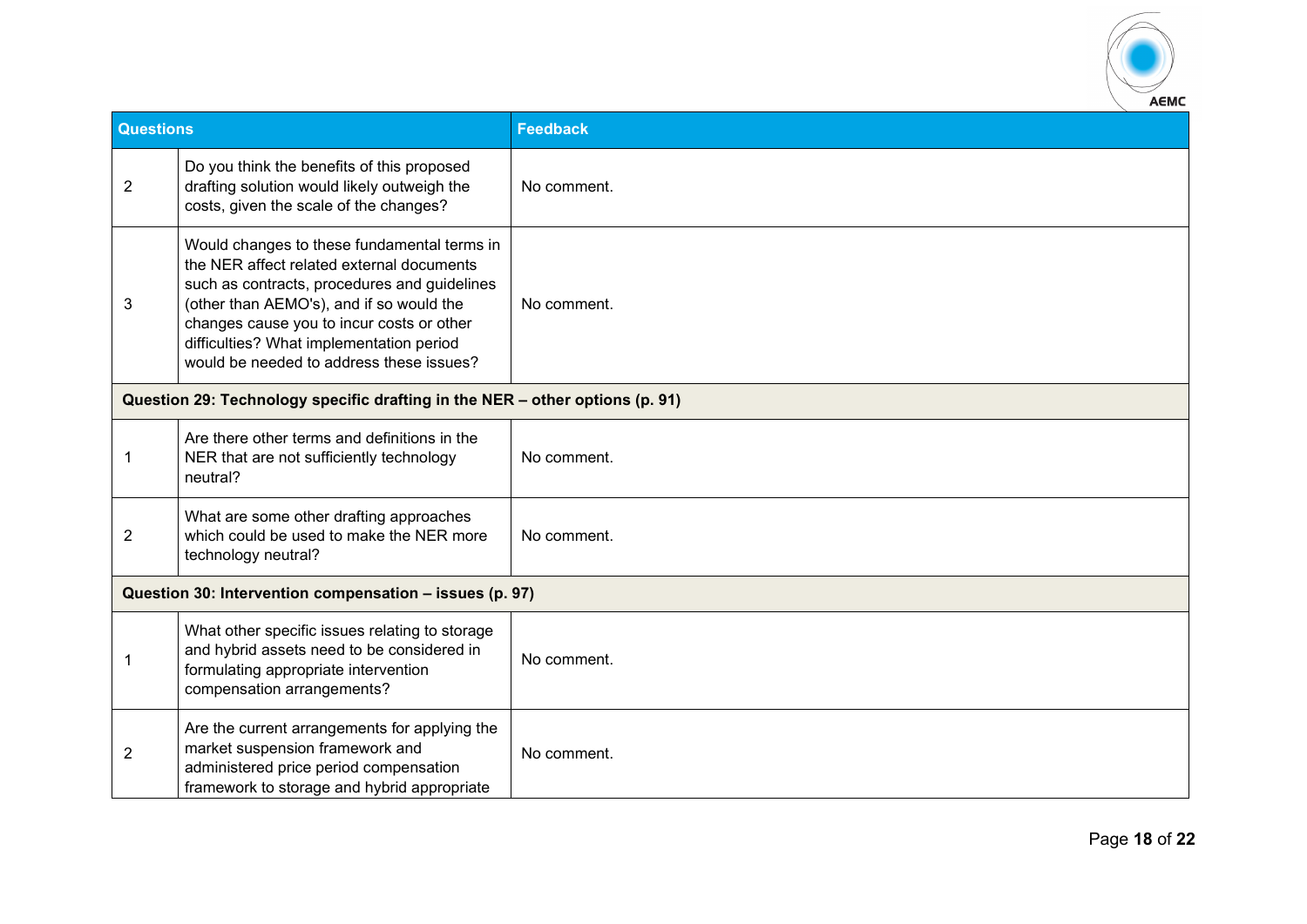

| <b>Questions</b> |                                                                                                                                                                                                                                                                                                                                       | <b>Feedback</b> |
|------------------|---------------------------------------------------------------------------------------------------------------------------------------------------------------------------------------------------------------------------------------------------------------------------------------------------------------------------------------|-----------------|
|                  | in light of the increasing numbers of these<br>facilities in the NEM? If not, what changes do<br>you consider are required?                                                                                                                                                                                                           |                 |
| 3                | Should changes be made to clause 3.15.7B to<br>create consistency with the existing definition<br>of direct participant and address the omission<br>of scheduled loads?                                                                                                                                                               | No comment.     |
|                  | Question 31: Intervention compensation - solutions (p. 97)                                                                                                                                                                                                                                                                            |                 |
| 1                | Do you consider that a separate<br>compensation framework should be<br>developed for storage and hybrid assets, or<br>should they continue to be compensated in<br>line with existing intervention compensation<br>frameworks in order to minimise market<br>distortions, subject to the amendments<br>currently under consideration? | No comment.     |
| $\overline{2}$   | If you consider a separate compensation<br>framework should be developed, how should<br>it differ from the existing frameworks?                                                                                                                                                                                                       | No comment.     |
| 3                | If you consider that the current frameworks<br>should continue to apply to storage and hybrid<br>assets, are any additional amendments<br>required?                                                                                                                                                                                   | No comment.     |
|                  | Question 32: RRO - issues (p. 100)                                                                                                                                                                                                                                                                                                    |                 |
| 1                | Is it appropriate for the electricity imported<br>from the grid for the purposes of energy                                                                                                                                                                                                                                            | No comment.     |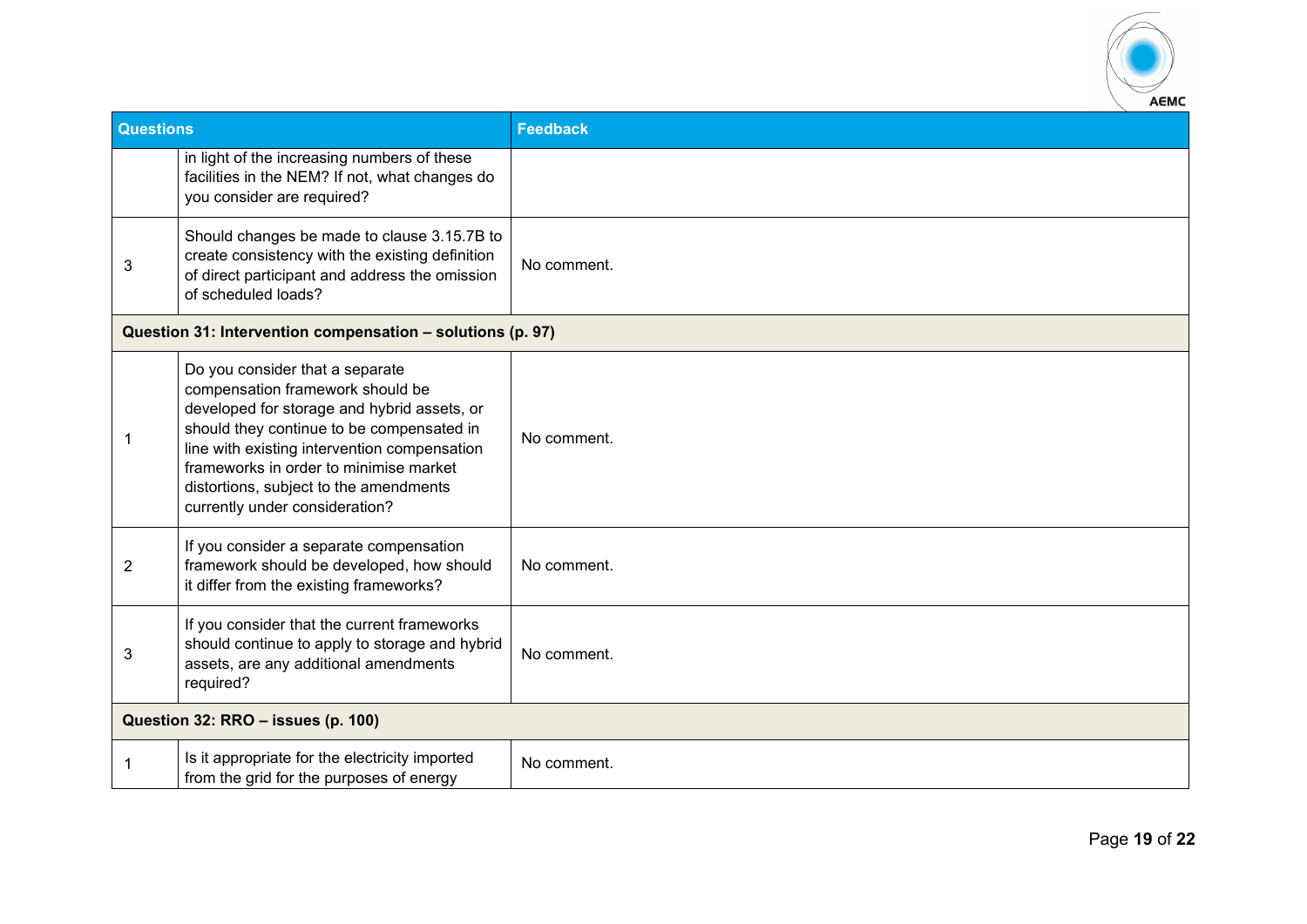

| <b>Questions</b>                                  |                                                                                                                                                                                                                        | <b>Feedback</b> |
|---------------------------------------------------|------------------------------------------------------------------------------------------------------------------------------------------------------------------------------------------------------------------------|-----------------|
|                                                   | storage to form part of a liable entity's liable<br>load under the RRO?                                                                                                                                                |                 |
| $\overline{2}$                                    | Should operators of storage assets be liable<br>entities under the RRO?                                                                                                                                                | No comment.     |
|                                                   | Question 33: RRO - solutions (p. 100)                                                                                                                                                                                  |                 |
| 1                                                 | Do stakeholders agree with AEMO that the<br>RRO should apply to storage only when the<br>storage system is co-located with a separate<br>load in a hybrid facility (this does not refer to<br>the battery's own load)? | No comment.     |
| $\overline{2}$                                    | Would alternative or additional changes to the<br>application of the RRO to load for storage be<br>more appropriate?                                                                                                   | No comment.     |
|                                                   | Question 34: RRO - storage contribution to reliability issues (p. 101)                                                                                                                                                 |                 |
| 1                                                 | What are your views on the issues which<br>relate to whether or not storage contribute to<br>reliability issues?                                                                                                       | No comment.     |
| $\overline{2}$                                    | Are there any other issues to consider when<br>evaluating the treatment of load used<br>for storage under the RRO?                                                                                                     | No comment.     |
| Question 35: RRO - implementation issues (p. 101) |                                                                                                                                                                                                                        |                 |
| 1                                                 | Should RRO liabilities for hybrid<br>facilities continue be calculated at the<br>connection point? If not, where?                                                                                                      | No comment.     |
|                                                   |                                                                                                                                                                                                                        |                 |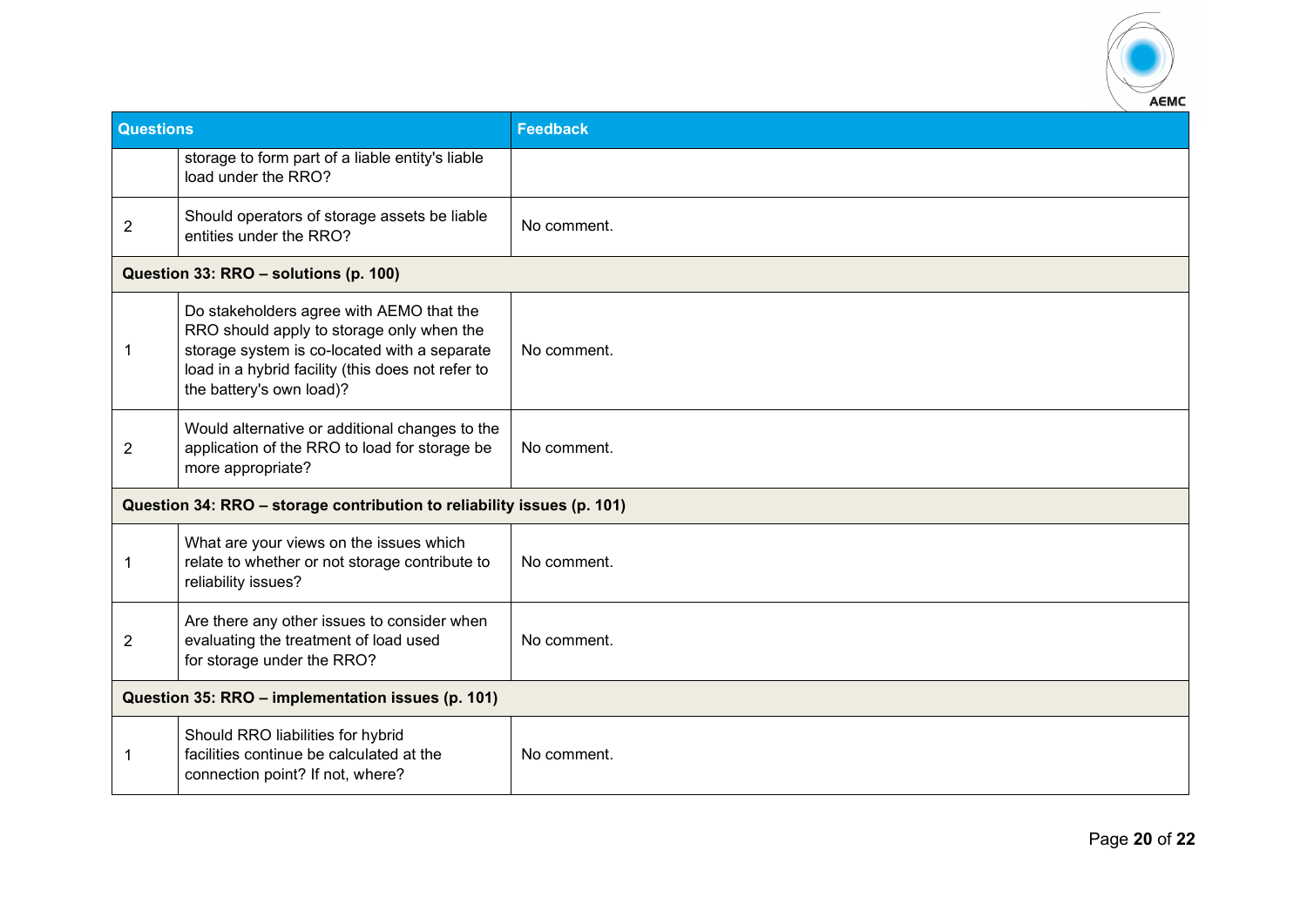

| <b>Questions</b>                                       |                                                                                                                                                                                                                                       | <b>Feedback</b> |
|--------------------------------------------------------|---------------------------------------------------------------------------------------------------------------------------------------------------------------------------------------------------------------------------------------|-----------------|
|                                                        | Question 36: RRO - other options (p. 102)                                                                                                                                                                                             |                 |
| -1                                                     | Can the issues (if any) related to the<br>application of the RRO to storage and<br>hybrids be resolved without establishing a<br>new market participant category for these<br>facilities?                                             | No comment.     |
|                                                        | Question 37: Marginal loss factors - issues (p. 103)                                                                                                                                                                                  |                 |
| -1                                                     | Are the current arrangements for calculating<br>and applying MLFs to storage and hybrids<br>appropriate in light of the increasing numbers<br>of these facilities in the NEM? If not, what<br>changes do you consider are required?   | No comment.     |
|                                                        | Question 38: Marginal loss factors - solution (p. 103)                                                                                                                                                                                |                 |
|                                                        | Do you agree with AEMO's proposed solution<br>of applying the existing<br>arrangements for applying MLFs to<br>its proposed new market participant<br>category (if this category were to be<br>established)?                          | No comment.     |
| Question 39: Reliability Panel representation (p. 104) |                                                                                                                                                                                                                                       |                 |
| -1                                                     | Is it appropriate to require that the Reliability<br>Panel include a member to specifically<br>represent storage and hybrid asset<br>proponents, or are the current mandatory and<br>discretionary membership provisions<br>adequate? | No comment.     |